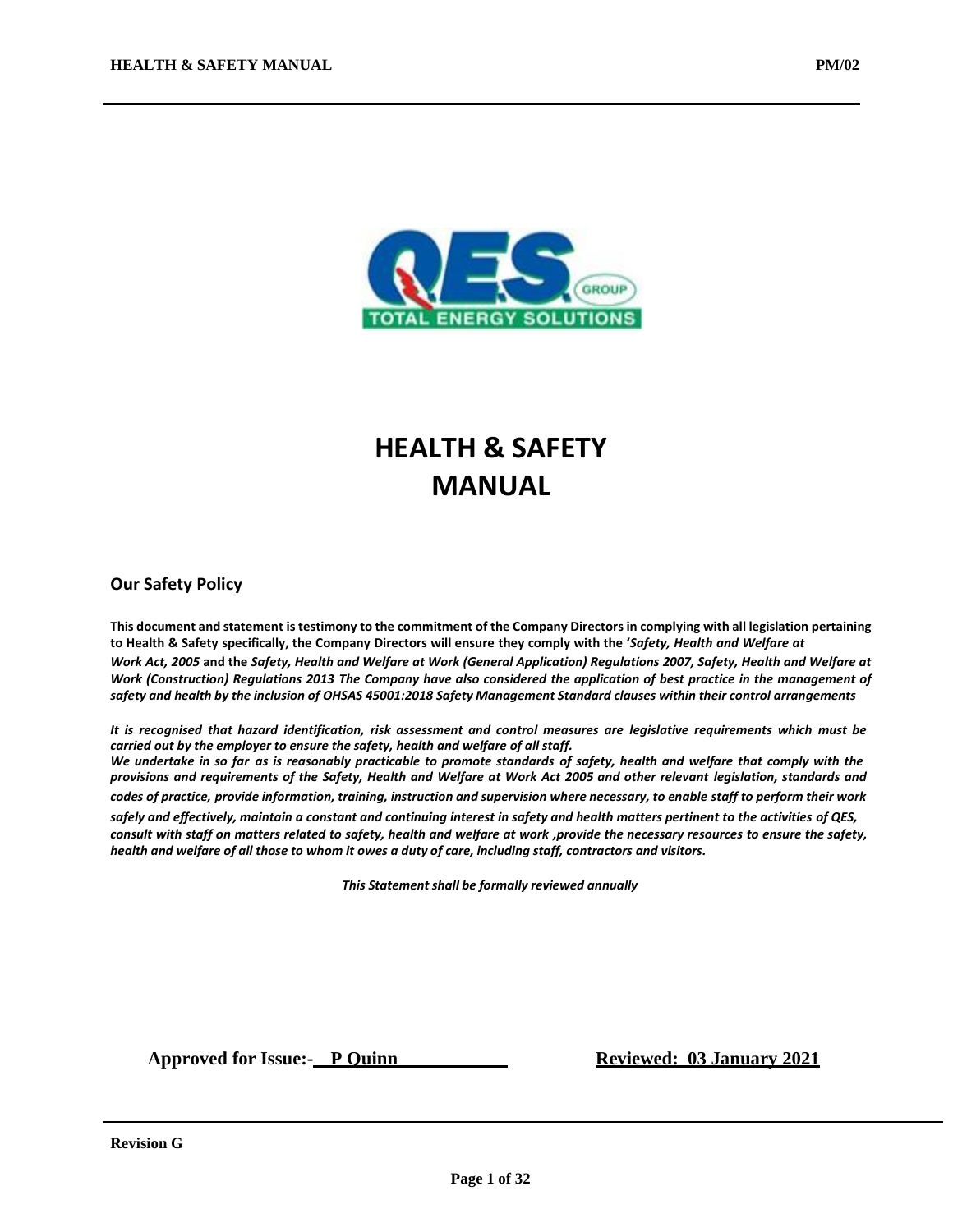#### **CONTENTS**

#### **PART 1 INTRODUCTION** General Access Revision

## **PART 2 RESPONSIBILITIES / DUTIES**

Assignment of Responsibilities Managing Director Safety Manager Employees Third Parties Safety Representative PSDS **PSCS** 

Applicable Legislation Safety Policy Statement

#### **PART 3 HEALTH & WELFARE**

Toilets Canteen Drinking Water Rest areas Seating On site Accommodation Medical Screening

#### **PART 4 HAZARD IDENTIFICATION & RISK ASSESMENT** Hazard Identification Risk Assessments

Method Statements Safe Systems of Work Hazard Audits Evidence of Regulatory Compliance Corrective Action

#### **PART 5 SAFE SYSTEMS OF WORK**

Fire Safety Dignity in the Workplace Incident Recording & Investigation First Aid Infection Control Drugs & Alcohol Misuse Chemical Safety Visual Display Unist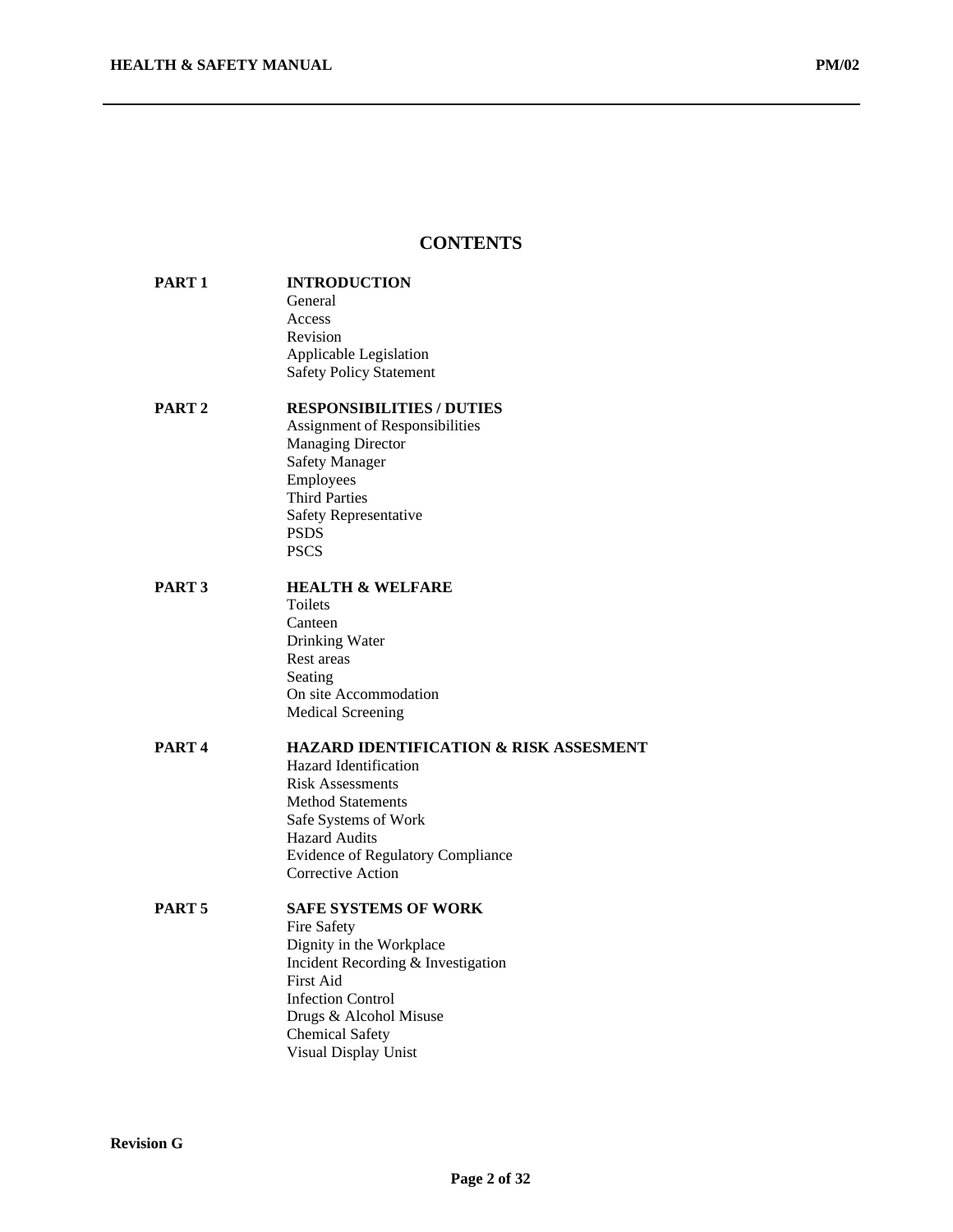**PART 6 TRAINING** Induction Work Specific Training Regulatory Training

## **PART 1**

#### **GENERAL**

To all employees:

We the Directors of QES Ltd are required to comply with all safety and health legislation that applies to this company. With this in mind we have carried out risk assessments of all our key operations and processes in all the workplaces we control.

This statement sets out the safety and health measures we are implementing to protect everyone who works here.

It is recognised, that this Safety Statement will not in itself prevent incidents and ill health at work. It is through the application and conformance to the procedures and codes of practice herein that Safety and Health shall be maintained.

The Directors of QES Ltd have endorsed this statement have the responsibility to implement it. We are committed to ensuring that the safety and health measures set out in our safety statement are met.

The Company have a nominated Safety and Health advisor, who shall will give advice and information on how to comply with this safety statement but everyone, especially if you are in a management or supervisory position, is responsible for ensuring compliance where they work.

We expect all employees to co-operate with us so that we can achieve our target of avoiding accidents. Consultation on safety and health matters, between senior managers and all employees, will be carried out.

You must play your part under the safety statement. Comply with all the safety and health rules for your area. Work safely and think of others as you do. Know and understand the risk assessments for your area. Report safety and health problems to your supervisor. Know who your safety representative is and contact him or her with any safety and health enquiries you may have.

It is recognised, that this Safety Statement will not in itself prevent incidents and ill health at work. It is through the application and conformance to the procedures and codes of practice herein that Safety and Health shall be maintained.

The areas to be covered by this Safety Statement are set down in the Safety, Health and Welfare at Work Act 2005 and Safety, Health and Welfare at Work (General Application) Regulations 2007 and other industry specific Regulations.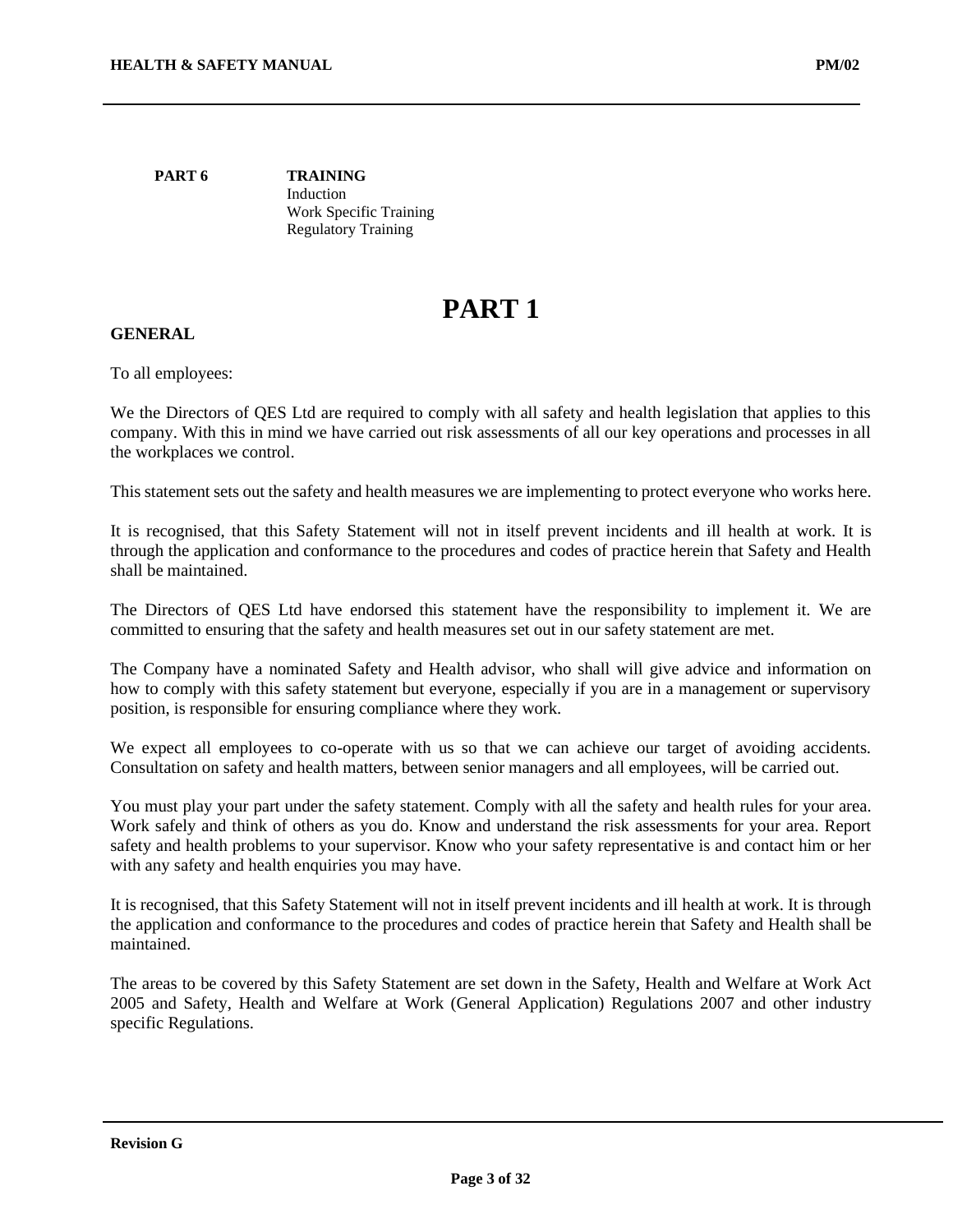## **Section 20** - *Safety, Health and Welfare at Work Act* 2005

(*Every employer shall prepare, or cause to be prepared, a written statement to be known and referred to as a "Safety statement)*

Preparing this safety statement and implementing the desired controls and procedures will help our Company prevent injuries and ill-health at work. As an employer the Directors of the Company are ethically bound to do all they can to ensure that our employees do not suffer illness, a serious accident or death.

Effective safety and health management in the workplace contributes to our business success. Accidents and illhealth could inflict significant costs to the Company.

The requirement to carry out risk assessments, preparing this safety statement and implementing the controls we have written down are not only central to any safety and health management system, is required by law.

Section 20 of the Safety, Health and Welfare at Work Act, 2005 requires the Company to produce this document to promote:

- the safety and health of employees while they work
- the safety and health of other people who might be at the workplace, including customers, visitors and members of the public

This safety statement states how we, the employer will maintain:

- safety and health
- the resources necessary to maintain safety and health
- and states how we review and apply safety and health laws and standards

This safety statement shall influence all work activities, including

- how we select competent people, equipment and materials
- how we define the way work is to be done
- how goods and services used are designed and provided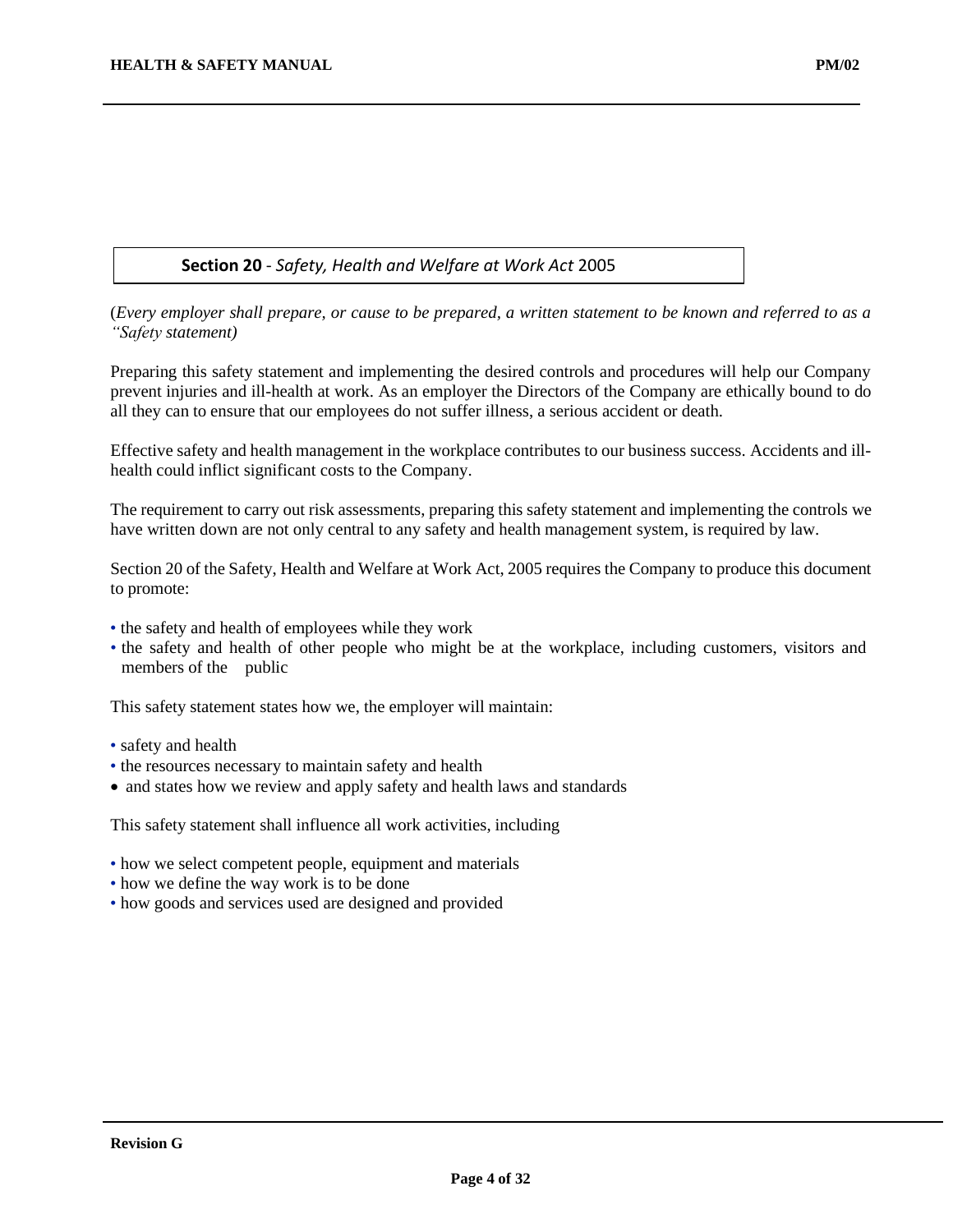*In addition: Section 19 of the Safety, Health and Welfare at Work Act, 2005 requires that the Company and those who control workplaces must:*

- *• identify the hazards in the workplaces under their control*
- *• assess the risks presented by these hazards*

Directors of the Company, managers and supervisors shall ensure that workplace practices reflect the risk assessments and safety statement. The way in which everyone works, must reflect the safe working practices laid down in these documents. Supervisory checks and audits shall be carried out to determine how well the aims set down are being achieved.

The areas that are covered by this safety statement are specific and are set out in *'Section 20 of the Safety, Health and Welfare at Work Act, 2005'*.

This document shall:

- specify how the safety and health of all employees will be secured and managed
- specify the hazards identified and risks assessed

• give details of how the Company is going to manage our responsibilities towards safety and health, including:

- (a) a commitment to comply with legal obligations,
- (b) the protective and preventive measures to be taken,
- (c) the resources provided for safety and health at the workplace, and
- (d) the arrangements used to fulfil these responsibilities
- (e) include the plans and procedures to be used in the event of an emergency or serious danger
- (f) specify the duties of our employees including the co-operation required from them on safety and health matters
- (g) include the names and job titles of people being appointing to be responsible for safety and health or for performing the tasks set out in the statement
- (h) contain the arrangements made for appointing safety representatives, and for consulting with and the participation by employees on safety and health matters, including the names of the safety representatives and the members of the safety committee, if appointed
- (i) be written in a form, manner and language that will be understood by all
- (J) have regard to the relevant safety and health legislation applicable at the time of printing

Consultation has taken place with employees and others, as necessary, when preparing this statement. This was to ensure that the employees fully understand and take ownership of the safety and health measures proposed. The Company consider it a duty on everyone at work to cooperate effectively in developing and promoting safety and health.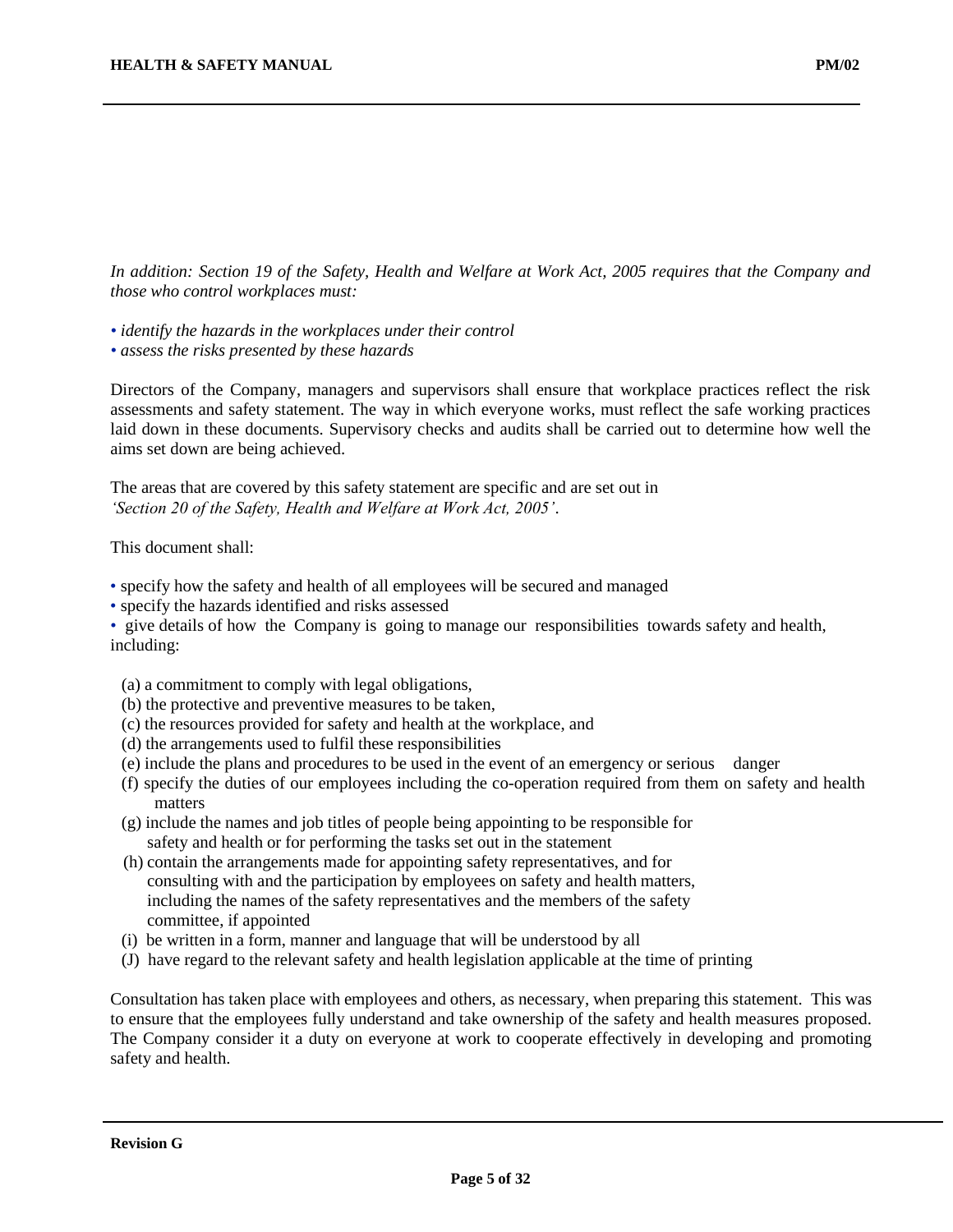#### **LEGISLATIVE COMPLIANCE**

The Company shall demonstrate compliance by:

- $\ddot{\text{I}}$  Identifying the regulations and responsibilities for Safety, Health & Welfare appropriate to Company operations
- $\ddot{\bullet}$  Identifying the hazards in the workplace
- Assessing the associated risks from those hazards
- Detailing the arrangements, methods of work and resources provided for securing safety, health and welfare in the workplace
- $\ddot{\text{I}}$  Includes the names and job titles of people responsible for safety and health in the Company
- $\ddot{\text{I}}$  Identifies available evidence sources for the demonstrating of compliance.

This Safety Statement takes into account all relevant statutory provisions made under safety legislation that apply to the workplace at QES Ltd.

#### **ACCESS**

All employees of QES Ltd shall have ready access to the Safety Statement and shall be made aware of its contents. The Safety Statement shall, also be brought to the attention of any other person, in the workplace who may be affected by risk to safety and health.

Employees shall be made aware of the Safety statement contents at induction and updated at least annually, and whenever it is revised. This shall be applied through the distribution of the Safety Statement to employees and to customers (on request), during departmental inductions, verbal communications/ safety briefings and through the display of appropriate safety notices. All employees shall be required to sign as understandingthe contents of the Safety Statement, and how it affects their particular work environment.

The following agreement shall be issued within their Contract of Employment and shall be signed by all employees, on commencement of work with the Company.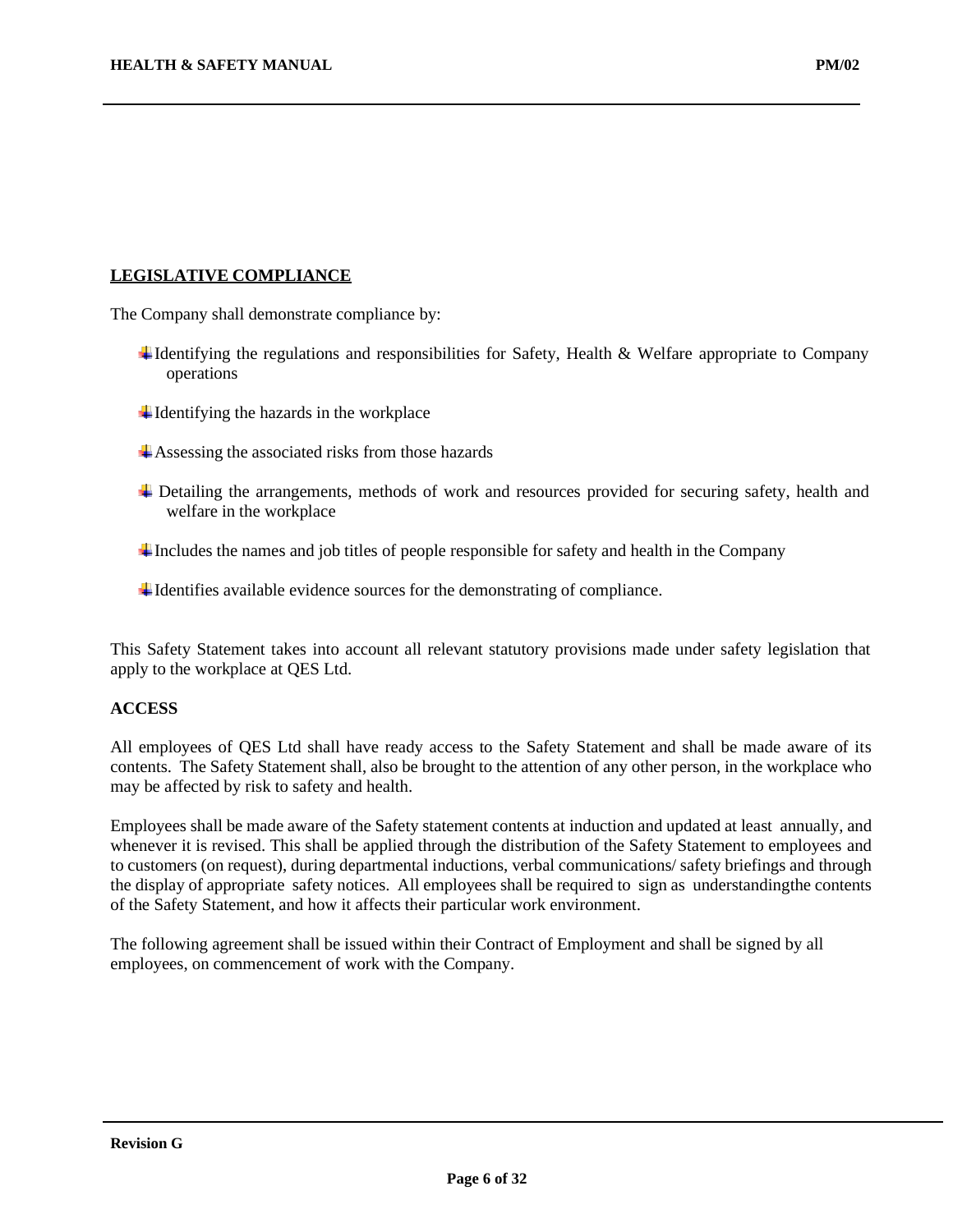#### **EMPLOYEE AGREEMENT:**

I herby acknowledge that I have been issued and briefed on safety and risks within the Company, and have read and understood the contents and purpose of the Safety Statement. I further undertake to ask for further advice from the Safety Manager on any area that I do not fully understand.

Name: ……………………………….

Signature: ………………………………..

Date :……………………………….

## **REVISION HISTORY**

| <b>Rev No</b> | <b>Revision</b>               | Part<br>Reviewed/ | <b>Description of Change</b>                         | <b>Reason</b>        | <b>Authorised</b> |
|---------------|-------------------------------|-------------------|------------------------------------------------------|----------------------|-------------------|
|               | Date                          | <b>Revised</b>    |                                                      |                      |                   |
| $\mathbf A$   | <b>February</b><br>2015       | All               | <b>Document format and</b><br>content updated        | <b>Annual review</b> | P Quinn           |
| B             | <b>March 2016</b>             | All               | <b>Document format and</b><br>content updated        | <b>Annual Review</b> | P Quinn           |
| $\mathbf C$   | <b>January</b><br>2017        | All               | Document format and<br>content updated               | <b>Annual Review</b> | P Quinn           |
| D             | <b>January</b><br>2018        | All               | Document format and<br>content updated               | <b>Annual Review</b> | P Quinn           |
| E             | <b>January</b><br>2019        | All               | Document format and<br>content updated               | <b>Annual Review</b> | P Quinn           |
| $\mathbf F$   | <b>January</b><br><b>2020</b> | All               | Document format and<br>content updated               | <b>Annual Review</b> | P Quinn           |
| G             | <b>January</b><br>2021        | All               | Document format and content Annual Review<br>updated |                      | P Quinn           |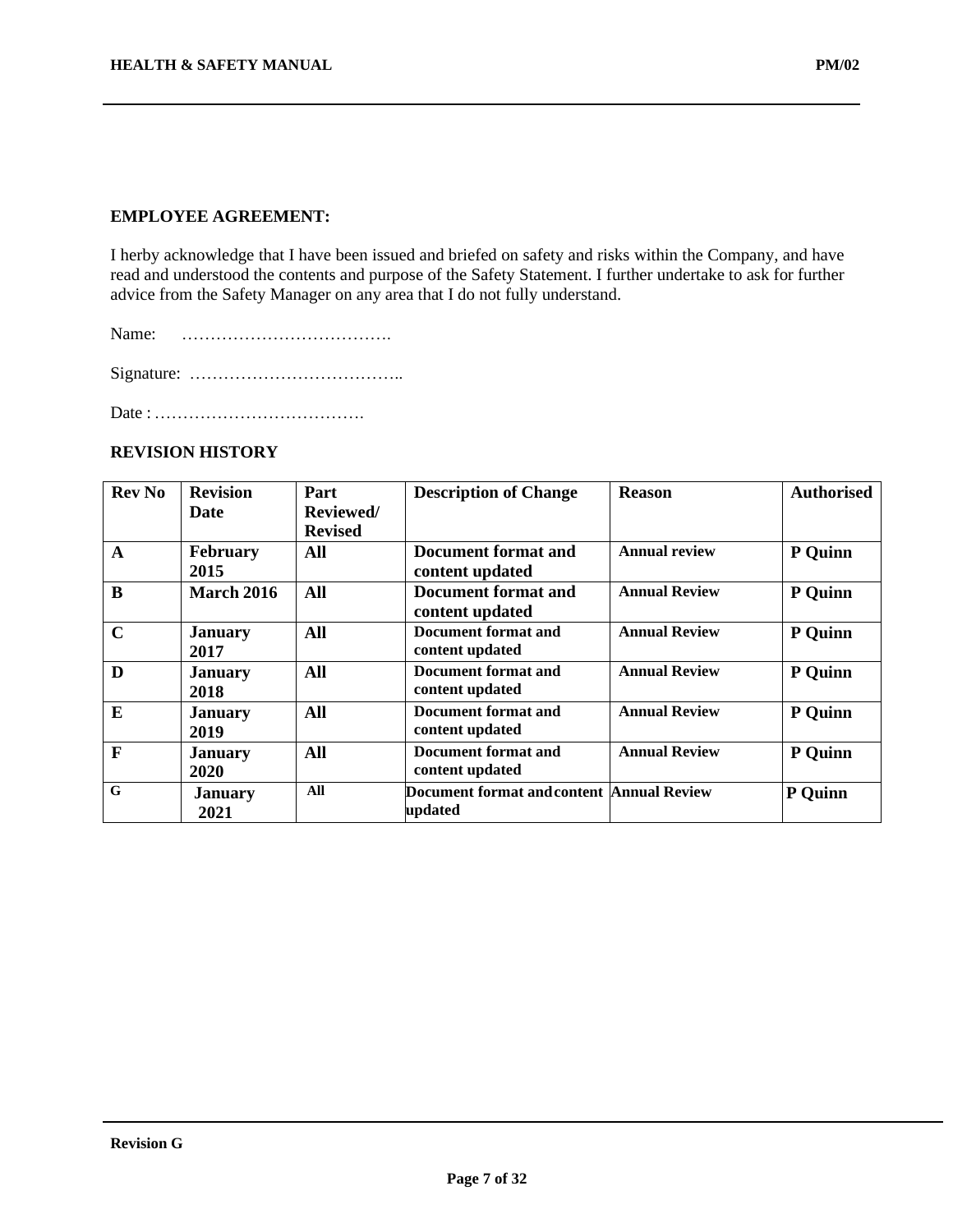## *LEGISLATION*

## *A SUMMARY OF THE MOST SIGNIFICANT LEGISLATION HAS BEEN COMPLETED. GUIDANCE DOCUMENTS AND LEGISLATIVE UPDATES ARE DOWNLOADED ROUTINELY FROM THE HSA WEBSITE AS APPLICABLE.*

#### *A control register is maintained as a separate document.*

#### *APPLICABLE LEGISLATION*

- Safety Health and Welfare at Work Act 2005
- Safety Health and Welfare at Work (Application Regulations) 2007
- Construction Regulations 2013
- Road Traffic Act
- Environmental Protection Act 1992
- Chemicals Act 2008
- Maternity Protection Act 1994
- Organisation of Working Time Act 1997
- Fire Services Act 1981
- Dangerous Substances Act
- Hazardous Waste Regulations 2000
- Waste Management Act 1996 / 2001
- Electricity Rules and Regulations I.S 10101

#### **Industry Specific**

- ISO 9001:2015
- OHSAS 45001: 2018
- ISO 14001:2015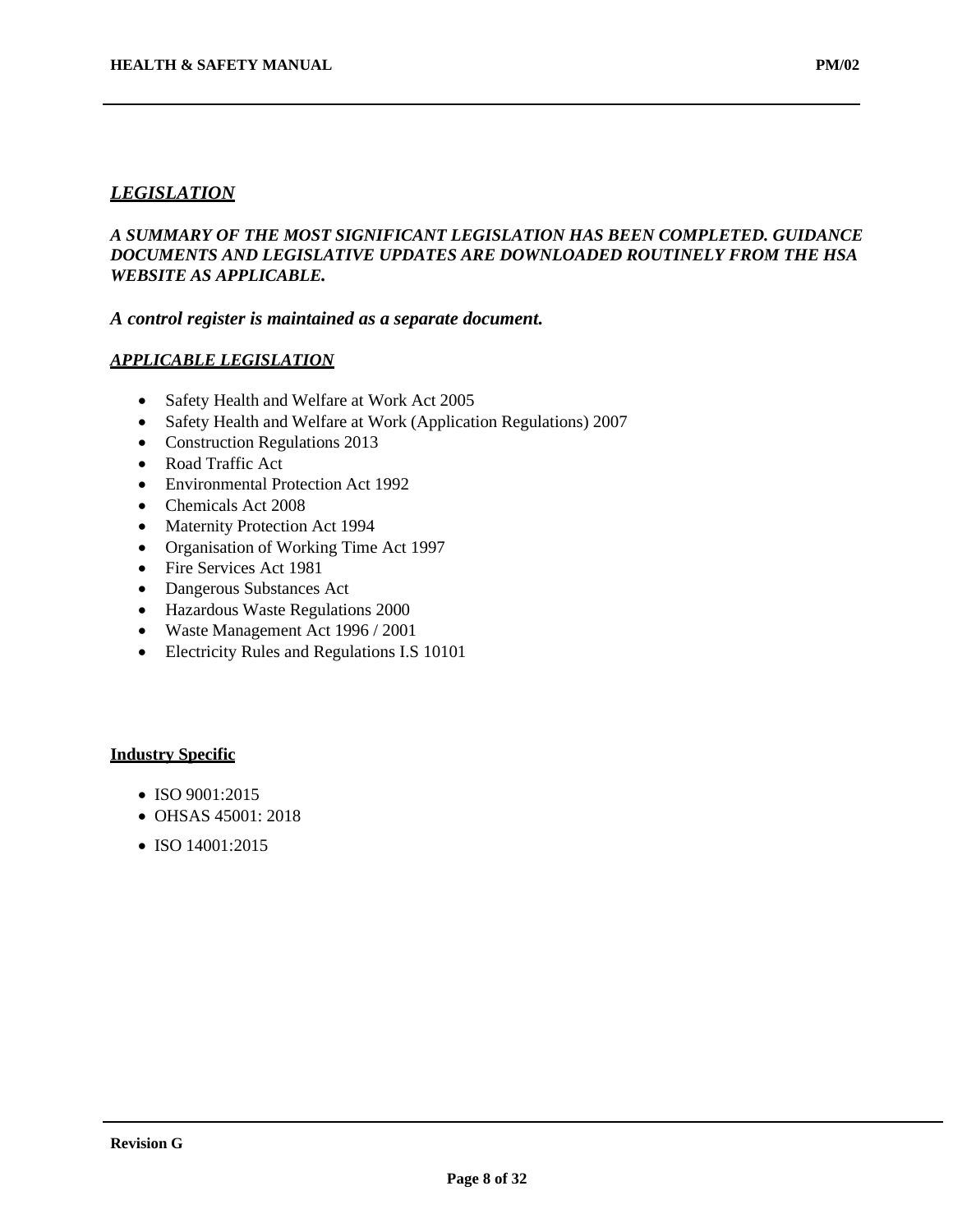### **HEALTH SAFETY & WELFARE POLICY STATEMENT**

QES Ltd recognises its responsibilities, under the Safety, Health, Safety and Welfare at Work Act 2005, to provide as safe a place of work, as is reasonably practicable. This Safety Statement has been prepared to comply with Part 3 Protective and Preventive Measures, Section 20 Safety Statement, (General Application) Regulations 2007, and also, to acknowledge the moral responsibilities of the company to take reasonable care of all its employees.

### **The Policy of the Company is:**

- (a) To comply with the Safety Health and Welfare at Work Act 2005, the Safety, Health and Welfare at Work Act (General Applications) Regulations 2007, and all other applicable regulation and E.C. directives. A sample list of applicable legislation is, given, within this Statement. The list references only the most significant legislation applicable to current operations. It does not absolve the Company from its other responsibilities identified within other legislation and regulations that may exist.
- (b) To ensure the Safety, Health and Welfare at work of all our employees, in so far as is reasonably practicable.
- (c) To ensure the people, not in our employment, who may be affected by our work activities, are not thereby exposed to risks to their safety and health.
- (d) To consult with all our employees on issues of Safety, Health and Welfare at work, take account of their representations, as far as is reasonably practicable; notify them of their specific duties under the 2005 Act and other relevant legislation's.
- (e) To make available information, instruction, training and supervision on safe working practices as detailed in the Safety Statement, to our entire workforce and to do everything reasonably practicable to ensure any sub-contractors are similarly informed and accept working under these conditions.
- (f) To ensure that all necessary resources, structures and procedures are in place to allow effective implementation and maintenance of the Safety Statement.
- (g) To assess the effectiveness and implementation of the Safety Statement annually and make any changes deemed necessary.

This Safety Statement shall be brought to the attention of and made accessible to all Company employees and sub-contractors so that they will know and understand their responsibilities as detailed in it and the co- operation required from all to achieve a **"SAFE PLACE OF WORK".** This policy, is reviewed, as part of formal management review action.

**Paul Quinn Managing Director**

## **PART 2**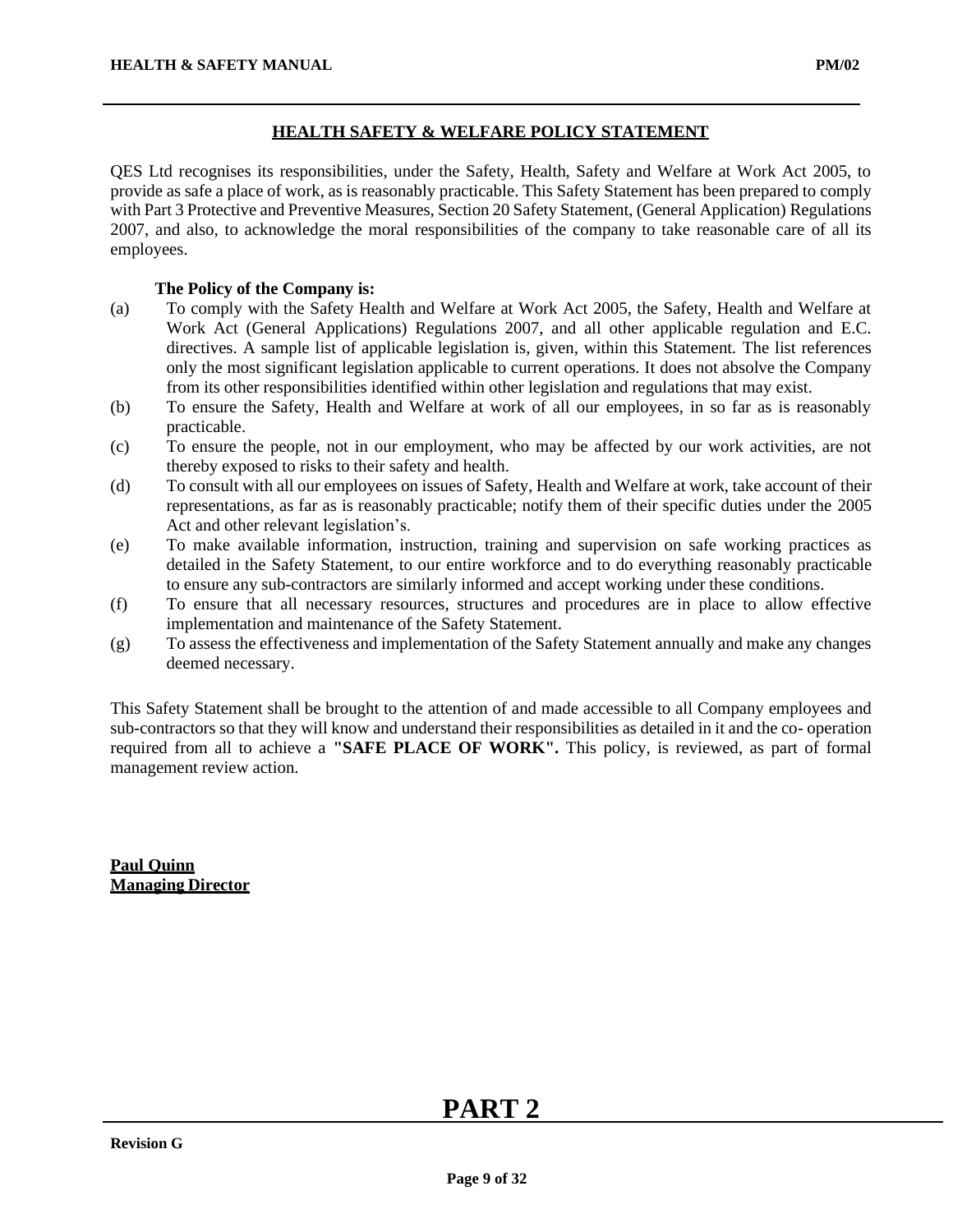**The following people within the Company have defined management responsibilities for Safety, Health and Welfare within the Company.**

| <b>Safety Systems Management</b>     | <b>Paul Quinn</b>                |  |
|--------------------------------------|----------------------------------|--|
| <b>Safety Officer</b>                | <b>Paul Quinn</b>                |  |
| <b>Safety Training</b>               | <b>External Agencies</b>         |  |
| <b>Hazard Audits</b>                 | <b>Paul Quinn and Colm Quinn</b> |  |
| <b>First Aid</b>                     | TBD                              |  |
| <b>Fire Wardens</b>                  | <b>Paul Quinn and Colm Quinn</b> |  |
| <b>Personal Protective Equipment</b> | <b>Paul Quinn</b>                |  |
| <b>Incident Investigation</b>        | <b>Paul Quinn</b>                |  |
| <b>Safety Committee</b>              | <b>Audrey Kane</b>               |  |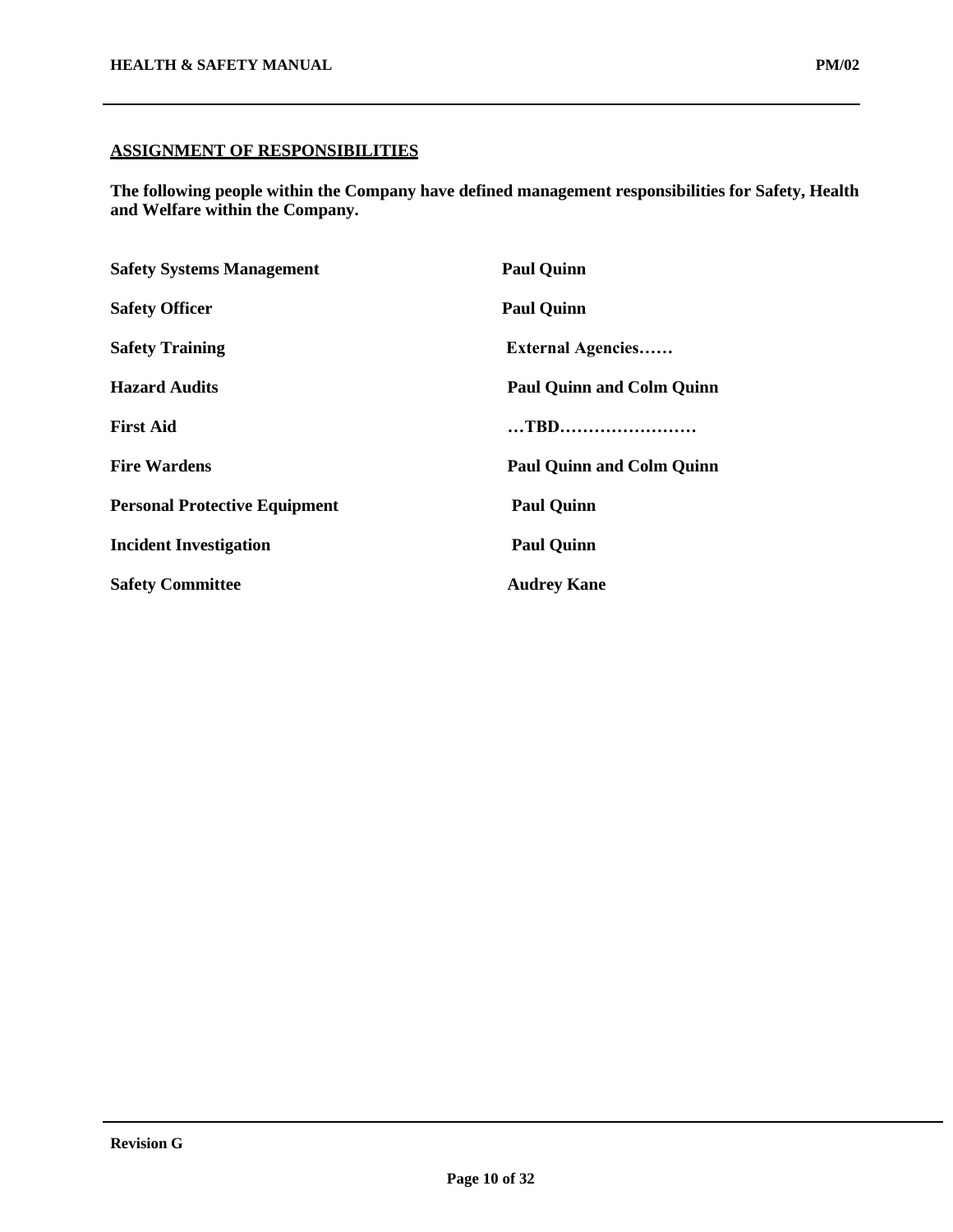#### **MANAGING DIRECTOR**

The Managing Director has ultimate responsibility for the safety and health of all employees and for all operations of the company and for ensuring that all of the requirements of the Safety, Health and Welfare of Work Act, 2005 and other relevant legislations are complied with so far as is reasonably practicable.

The responsibilities of the Managing Director are:

- **Endorse the Company Safety Statement**
- ↓ Support the actions proposed by the Safety Manager
- $\overline{\phantom{a}}$  Ensure adequate resources are provided
- Ensure that the requirements of the Act and Regulations are, complied with, by everyone.
- **Ensure competent staff are employed and appropriate materials used**
- $\overline{+}$  Ensure that provision and maintenance of a working environment that is so far as is reasonably practicable, safe and without risk to health and has satisfactory arrangements for the welfare of staff at work.
- Ensure so far as is reasonably practicable that equipment, appliances and system of work in use at present on the premises are safe and without risk to the safety, health and welfare at work of all people affected by work practices.
- $\pm$  Ensure the provision of information, instruction, training and supervision are so far as is reasonably practical, safe and without risks in the use of such equipment, appliances and systems of work as is necessary.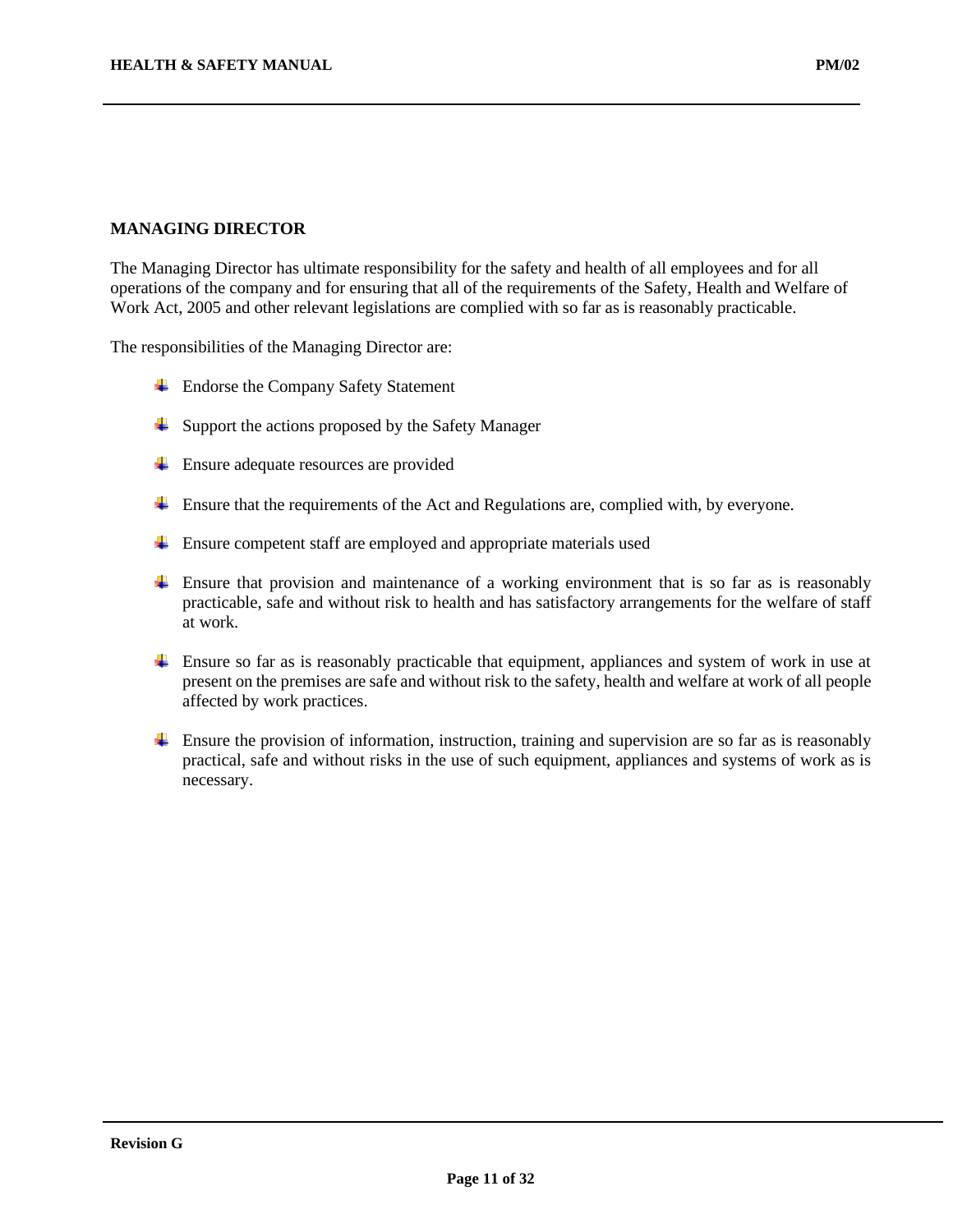- Ensure that the use, handling, storage and transport of articles and substances are so far as is reasonably practical, safe and without risks to the safety, health and welfare of all those in the workplace
- Ensure safety and security arrangements are sufficient to mitigate the risk of robbery or violence.
- $\ddot{\phantom{1}}$  Ensure that adequate and suitable protective clothing and equipment is available where appropriate and used in the prescribed manner.
- $\overline{\phantom{a}}$  Provide adequate welfare facilities.

#### **SAFETY OFFICER**

The responsibilities of the Safety Advisor are to:

- Review the Company Safety Statement and ensure that it is brought to the attention of all employees
- Ensure that the requirements of the Act and Regulations are understood by senior management.
- $\frac{4}{1}$  Ensure management provide adequate resources to implement these policies.
- $\ddot{\text{ }+}$  Ensure that managers, supervisors and staff are familiar with their role and responsibilities.
- Ensure that equipment used in the company has been assessed as adequate to perform the task without any risk or discomfort to employees
- $\overline{\phantom{a}}$  Ensure that staff are trained in the proper use of equipment and do not undertake repair unless competent to do so
- $\ddot{\phantom{a}}$  Ensure all fire fighting equipment is maintained and fire exits kept clear and fire drills are organised on a regular basis.
- $\overline{\phantom{a}}$  Ensure First Aid facilities are available and maintained
- Ensure that all accidents and near misses are reported, investigated and that findings are acted upon.
- $\overline{\phantom{a}}$  Ensure that all staff work safely and do not take unnecessary risks
- Ensure that all relevant provisions for the welfare of employees are provided and maintained
- $\overline{\phantom{a}}$  Maintain copies of Health & Safety information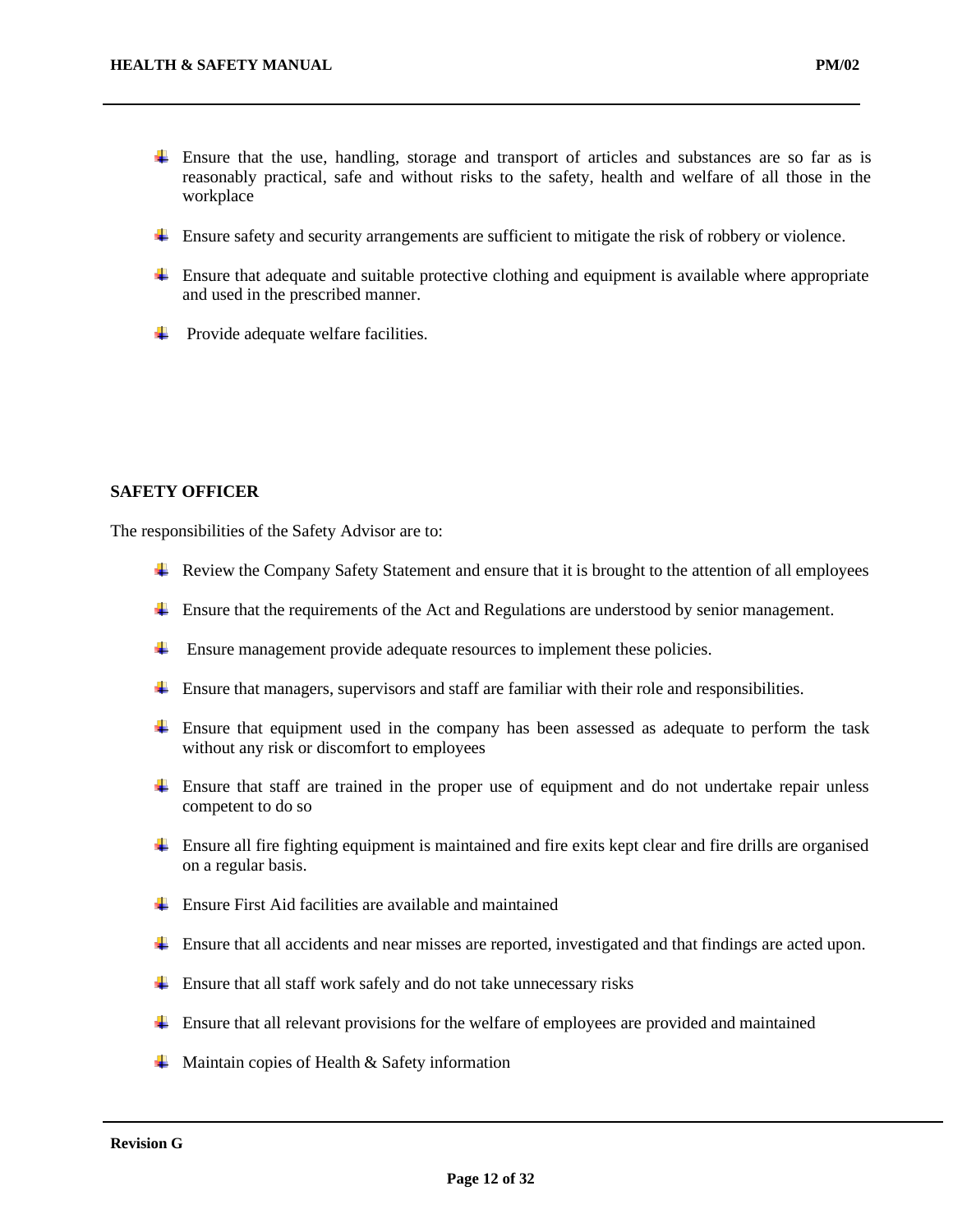- $\overline{\phantom{a}}$  Co-ordinate safety audits and inspections
- $\leftarrow$  Co-ordinate safety training for staff
- $\frac{1}{\sqrt{1}}$  Maintain records and documents relevant to statutory requirements
- $\overline{+}$  Keep up to date with new legislation on health, safety and welfare issues that affect the Company

## **EMPLOYEES**

The Safety, Health and Welfare at Work Act, 2005 imposes a duty on all employees:

- To take reasonable care of their own safety, health and welfare and all other parties who may be affected by their acts or omissions at work
- To use in such a manner so as, to provide the protection intended, any suitable appliance, protective clothing, convenience, equipment or other means provided for securing their safety, health and welfare.
- $\ddot{\text{+}}$  To report any defects in equipment, place of work, or systems of work, which might endanger safety, health and welfare of which they become aware.
- $\overline{\phantom{a}}$  Avail and make use of company safety training.
- $\downarrow$  Observe all safety signs and warning notices
- $\pm$  It is an offence under the Act for an employee to fail to discharge the above duties or to intentionally or recklessly interface with or misuse anything provided in the interests of safety, health and welfare under the relevant statutory provisions. Company Disciplinary procedures will operate if there is a breach of statutory duties
- $\ddot{\bullet}$  To observe all safety sign and warning notices
- $\pm$  To co-operate with management I the wearing of the correct safety equipment, using safety devices where appropriate and following proper safe systems of work.

#### **THIRD PARTIES**

- All third parties including contractor, visitors and other members of the general public are made aware of all known risks and hazards and also of the means of escape.
- Contractors are expected to comply with the Safety Policy Statement and must ensure that their own Safety Policy Statement and Methods of Work are available.
- The management reserves the right to see evidence of contractor's insurance arrangements.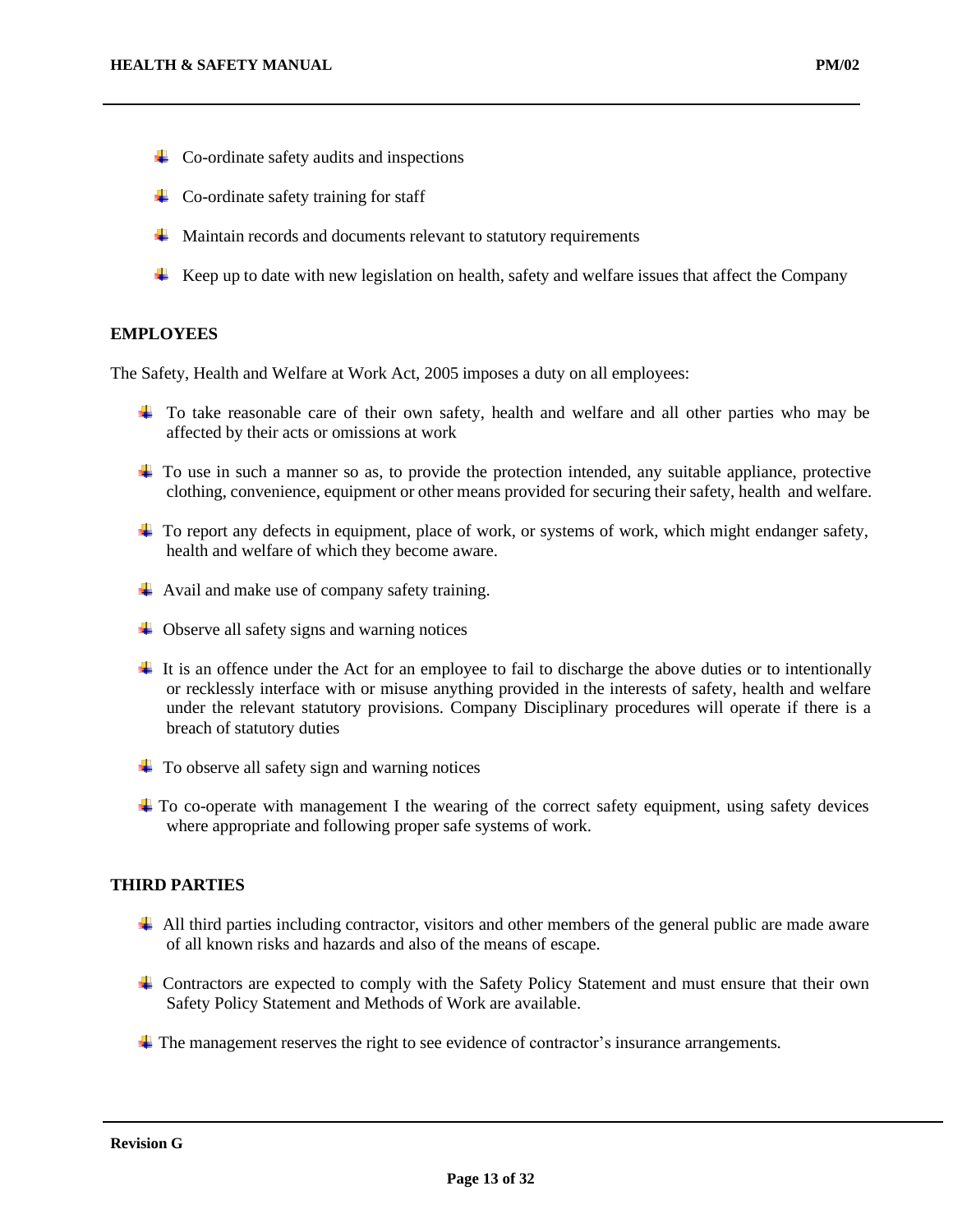Employees may from time to time select from amongst themselves, a Safety Representative in accordance with safety legislation.

Safety Representatives may:

- $\ddot{\phantom{1}}$  Initiate Safety Audits and reports
- $\overline{\phantom{a}}$  Ensure safety is relevant and effective.
- Analyse reports provided by industrial inspectors or submitted by independent safety consultants.
- Assess the adequacy of safety and health communication within the company.

The Safety Representative will be given necessary access to any information that pertains to the safety, health and welfare of employees.

The Safety Representative will be supported in every possible way with the discharge of their duty under the Safety Health and Welfare legislation.

The Safety Representative will be expected to inform promptly the Safety Manager of any information at their disposal that pertains to the safety, health and welfare of employees.

Training for the Safety Representative will be provided.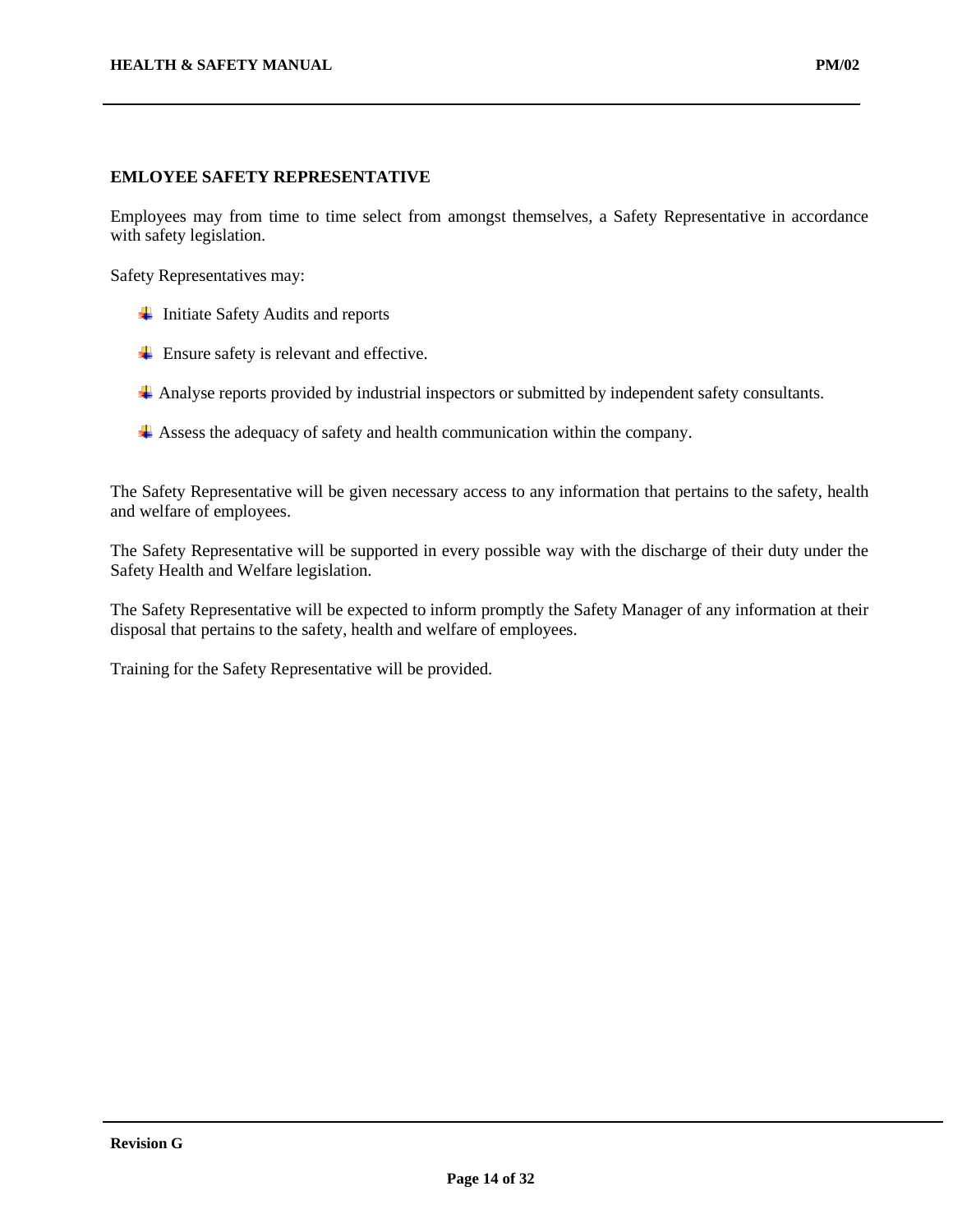## **PART 3**

## **HEALTH & WELFARE**

It is the policy of QES Ltd to provide adequate welfare facilities for personnel.

The following facilities are in operation:

- $\overline{\phantom{a}}$  Adequate Toilet facilities are provided and maintained
- $\overline{\phantom{a}}$  Adequate supply of drinking water is provided
- 4 Canteen facilities for eating during break times are provided and maintained
- $\overline{\phantom{a}}$  Adequate washing facilities are provided
- $\overline{\phantom{a}}$  Adequate rest areas are available
- $\overline{\phantom{a}}$  Adequate seating is available
- Adequate changing facilities are provided
- $\overline{\phantom{a}}$  On site accommodation is available in a limited basis and is adequately controlled
- $\overline{\phantom{a}}$  Routine medical screening is carried out on employees
- $\overline{+}$  Off site medical services have been identified and contracted to provide services as necessary

Welfare facilities shall be routinely, reviewed for adequacy as part of the Safety Audit process.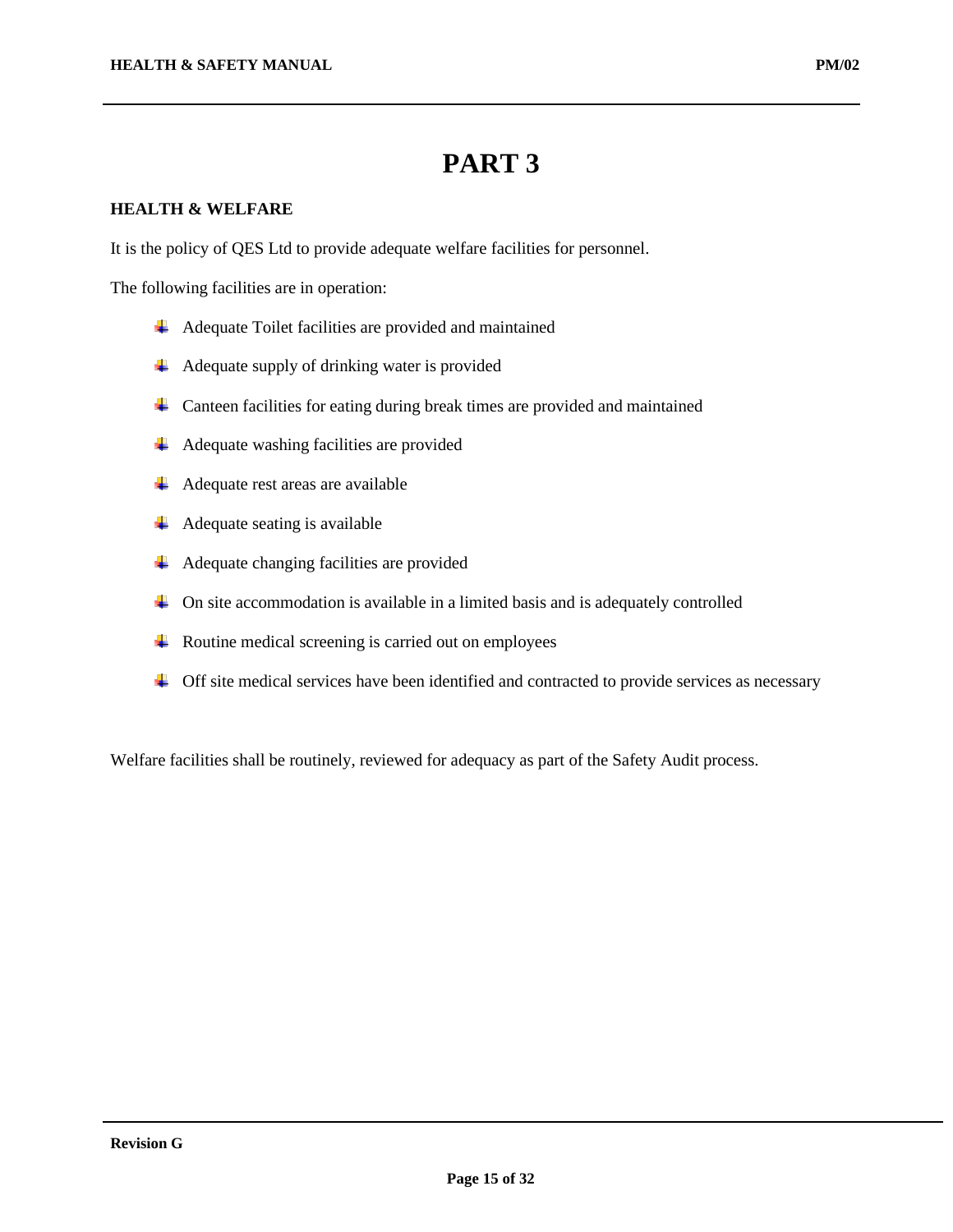## **PART 4**

### **HAZARD IDENTIFICATION**

Identification of hazards shall be part of the safety audit process. Subsequent risk assessments and corrective action measures shall be applied to either eliminate, reduce, limit access to the hazard or to protect employees from the hazard identified.

#### **Definition:**

The definition of 'Hazard' means anything that can cause harm eg chemicals, electricity, machines

#### **RISK ASSESSMENTS**

Definition - 'Risk' is the chance great or small, that someone will be harmed by the hazard.

The assessment of the risk is nothing more than a careful examination of what, in your work, could cause harm to people, so that you can weigh up whether you have taken enough precautions or should do more to prevent harm.

Risks shall be categorised high, medium or low. The ideal would be to eliminate the risk altogether but where this is not practicable then the level of protective measures taken must be commensurate with the level of risk.

#### **METHOD STATEMENTS**

Where further controls or instructions are deemed necessary the Company shall develop Safe Methods of Work / Instructions for those activities.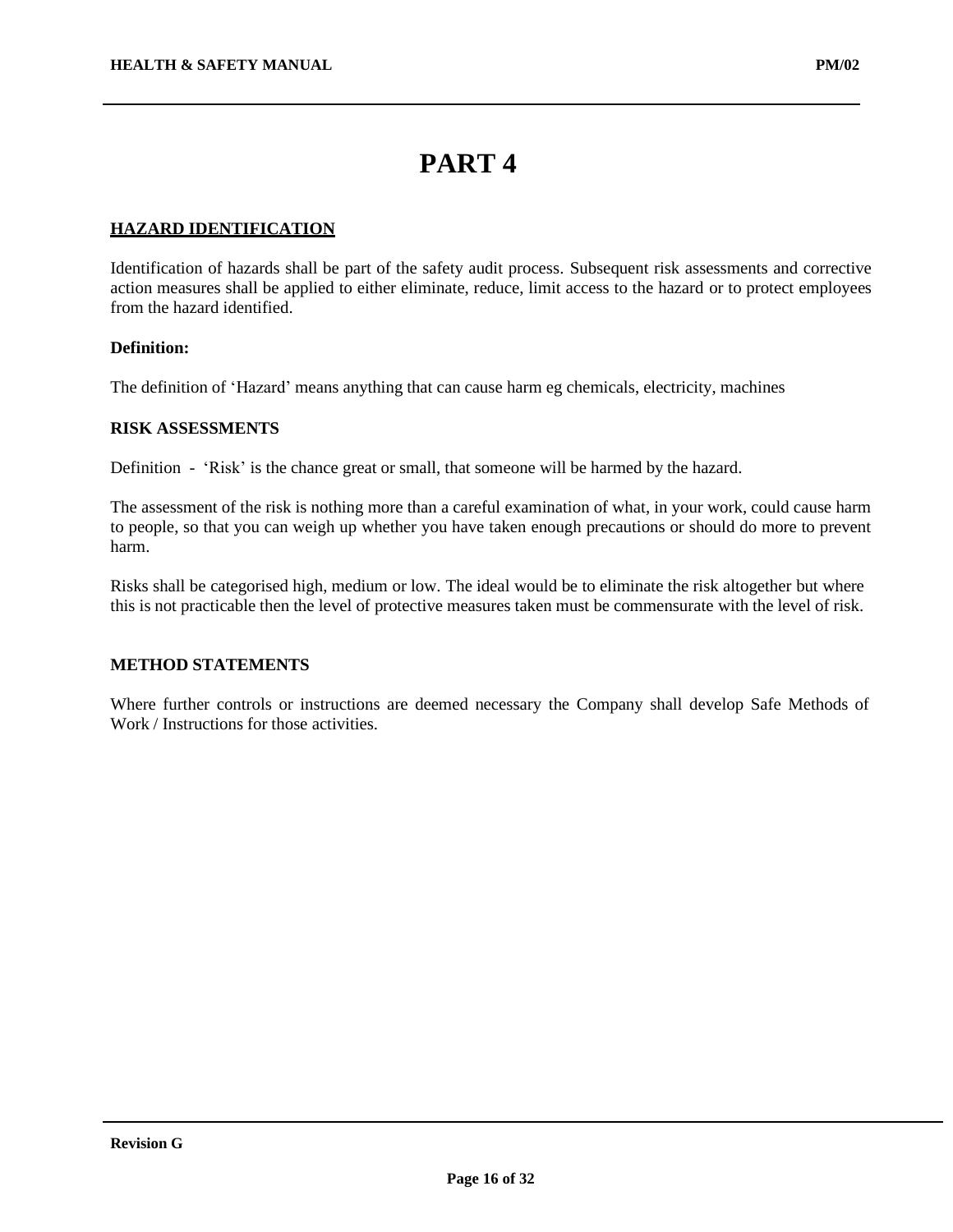#### **HAZARD AUDITS**

QES Ltd will carry out regular Hazard Audits internally and will, in this statement identify persons who will be responsible for this task. Audits shall check Company practices and procedures against the relevant safety regulation.

The Company further commits to make use of advice available through the National Authority for Safety, Health and Welfare at Work.

Safety Auditors, will concern themselves with all aspects of the operations and will take account of all of the following potential hazards.

- $\overline{\phantom{a}}$  Access / Egress
- $\overline{\phantom{a}}$  Electrical Safety
- $\overline{\phantom{a}}$  Manual Handling
- $\overline{\phantom{a}}$  Use of Personal Protective Equipment
- $\blacksquare$  Noise
- $\overline{\phantom{a}}$  Systems of Work
- $\overline{\phantom{a}}$  Maintenance Operations
- $\overline{\phantom{a}}$  Fire Safety
- **↓** Use of VDU screen
- $\leftarrow$  Ergonomics at work stations
- $\ddot{\phantom{a}}$  Ventilation
- $\overline{\phantom{a}}$  Safety Signs
- $\leftarrow$  Control of visitors
- $\overline{\phantom{a}}$  Chemicals handling and the availability of Material Safety Data Sheets
- **+** Presence of machine guards (where relevant)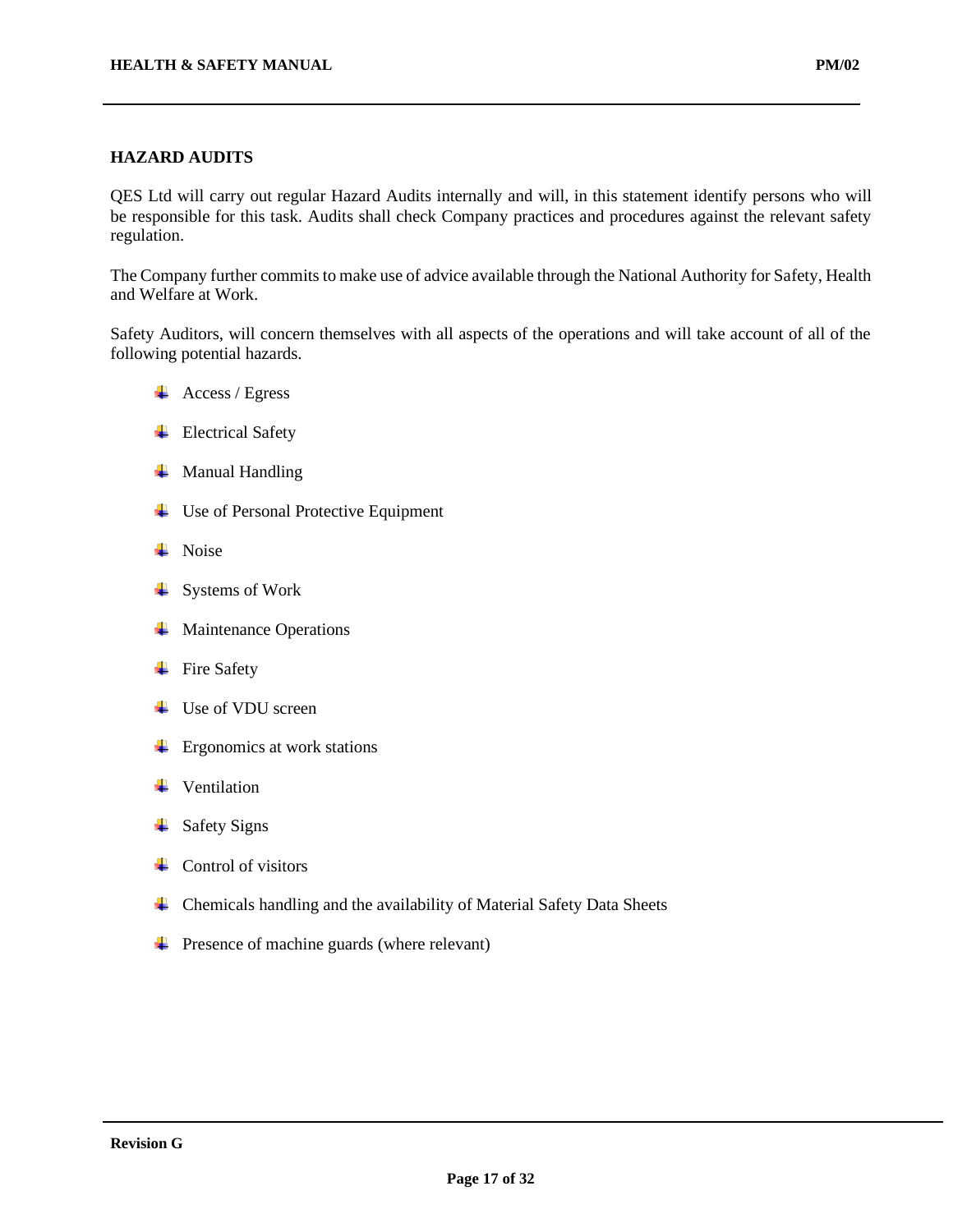## **PART 5**

## **FIRE SAFETY**

#### **POLICY**

It is the policy of QES Ltd to provide operational arrangements to cover fire safety and an adequate number of competent persons to help them carry the Company's obligations under the fifty or so items of legislation regulating fire safety. Employees shall be given easily understood, relevant information on the risk to their health and safety in case of fire.

It is recognised that people do not always react in their best interests to the first indications of fire. Such behaviour is often interpreted as panic, but if the information available to them at these early stages is considered, such behaviour may seem quite reasonable. This observation is particularly important for low- resourced organizations wishing to promote fire safety; automatic fire protection systems are more reliablethan systems that rely on manual intervention, but equally a good standard of staff training can make a major impact to fire safety at relatively low cost.

#### **Fire precautions**

Fire precautions are, defined as measures taken to reduce the probability that a fire may occur, and to mitigate the effects of any fire that does occur.

Fire safety arrangements within the Company shall include but not limited to the following:

- $\triangleright$  Identification of all fire exits within the building
- $\triangleright$  Installation of appropriate fire detection systems
- $\triangleright$  The locating and identification of suitable fire equipment / extinguishers
- $\triangleright$  The routine servicing of all fire safety equipment and fire detection systems
- ➢ Routine training for all employees on fire prevention and evacuation procedures
- $\triangleright$  Routine fire evacuation drills
- $\triangleright$  Regular fire safety surveys / audits
- $\triangleright$  Completion of appropriate risk assessments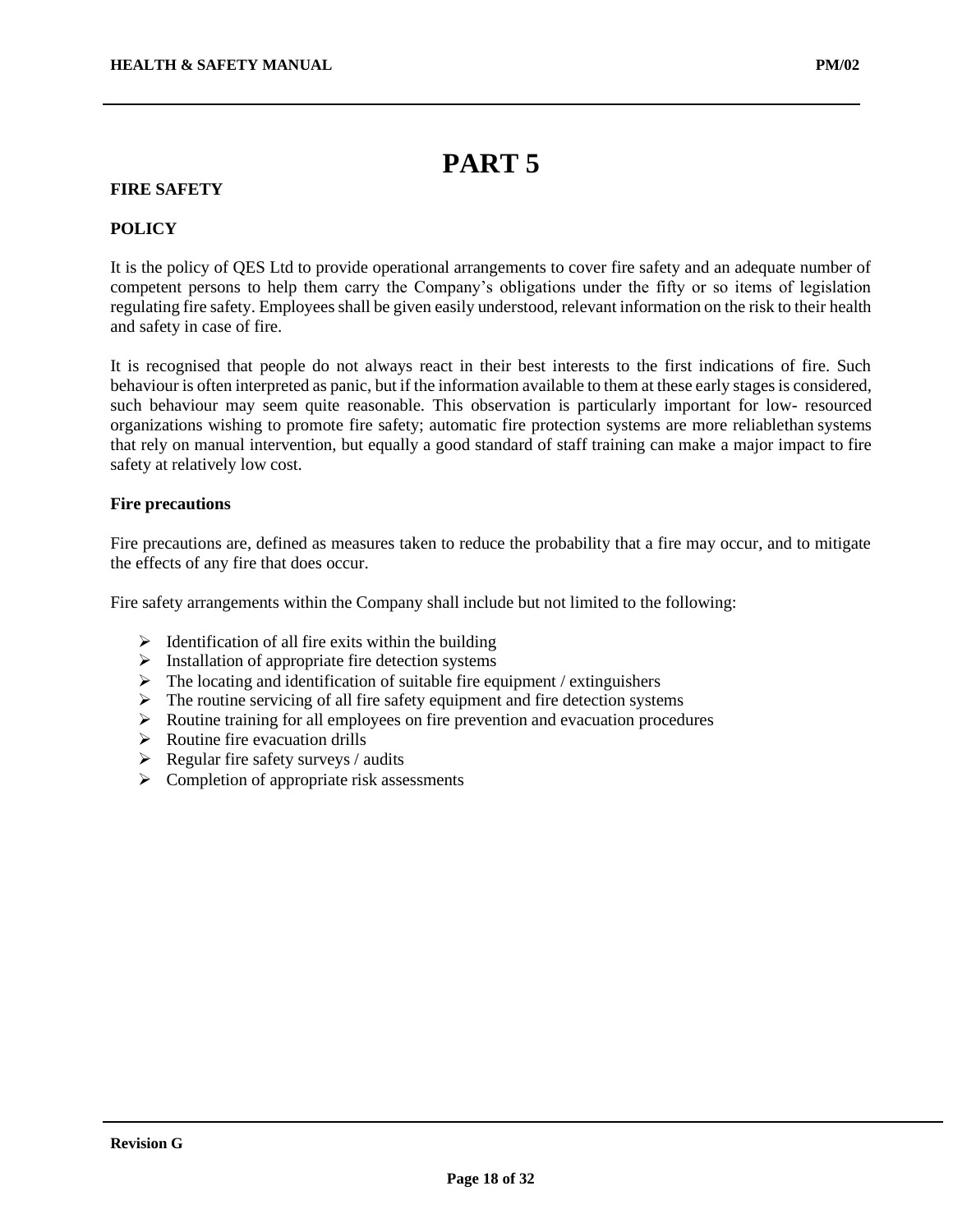#### **DIGNITY IN THE WORKPLACE**

#### **ANTI-BULLYING POLICY**

The Company, in line with the Health and Safety Authority's code of practice, commits itself to the maintenance of a workplace environment that encourages and supports the employee right to dignity in the workplace and which encourages harmonious, respectful and dignified relations. All who work within the Company are, expected to respect the rights of their co-workers. All employees shall, be treated equally. Treatment of individuals will not, be influenced, in any manner by sex, age, race, colour, religion, national/ethnic origin, disability, marital status, and sexual orientation or membership of the travelling community. All employees shall, be respected for their individuality and diversity. Bullying in any form is not, accepted by the Company and will not, be tolerated. Our policies, complaints, grievance and disciplinary procedures will underpin the principles and objectives of this policy.

#### **TYPES OF BULLYING**

**Definition:** Workplace bullying is repeated inappropriate behaviour, direct or indirect, whether verbal, physical, or otherwise, conducted by one or more persons against another or others at the place of work or in the course of employment which could reasonably be regarded as undermining the individual's right to dignityat work. An isolated incident of the behaviour described in this definition may be an affront to dignity at work, but as a once off incident is not, considered to be bullying.

There are numerous forms that bullying behaviour may take. The following list is an example only:

- $\triangleright$  Undermining a person or persons
- $\triangleright$  Targeting a person or persons
- ➢ Manipulating an individual's reputation by rumour, gossip, ridicule or innuendo
- $\triangleright$  Excluding or isolating someone socially
- ➢ Intimidating a person or persons
- $\triangleright$  Physically abusing or threatening abuse
- ➢ Using aggressive or obscene language
- ➢ Making jokes that are obviously offensive to one individual by spoken word or e-mail
- $\triangleright$  Intruding on a persons privacy by pestering, spying and stalking
- $\triangleright$  Giving unreasonable assignments to duties which are obviously unfavourable to one individual

#### **PREVENTION**

Prevention of any form of bullying within the workplace requires the support of management and employees alike. The management shall ensure that its policy is, communicated at all levels within the organisation. It shall develop procedures and guidelines for the reporting and handling of complaints. Each employee shall, bemade to feel comfortable in reporting incidents of bullying behaviour without fear of reprisal.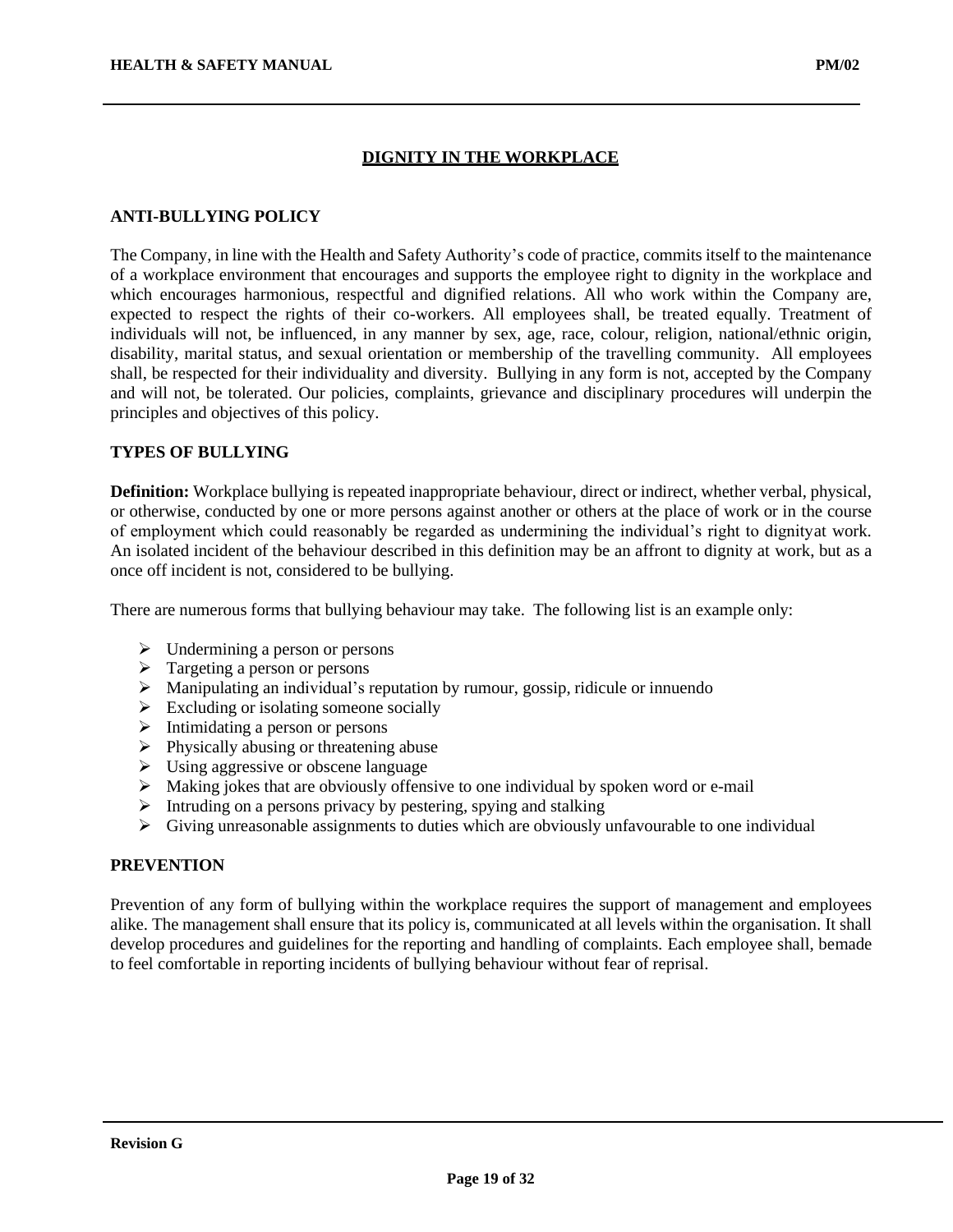If at any time you feel you are being bullied or harassed you should report this to the appropriate person, supervisor or manager as detailed within the Company's Complaints procedure detailed within your Contract of Employment.

Alternatively you may register a formal complaint with the Bullying Response Unit in the Health and Safety Authority. (Telephone No. 01 6147016 or 6147139 for more information)

#### **RECORDING**

All reported incidents of bullying should be formally recorded. The complainant shall be required to provide a written account of any incident reported. Details of any action taken shall also be recorded in accordance with the complaints procedure. The management as evidence in any subsequent disciplinary action, investigation or claim shall retain these records indefinitely.

#### **INFORMATION**

Further information can be obtained from the following sources:

- ➢ **Labour Relations Commission ( Telephone: 01 613 6700 Fax: 01 613 7601 Website: [www.lrc.ie](http://www.lrc.ie/) )**
- ➢ **Equality Authority ( Telephone: 01 417 3333 Fax: 01 417 3366 Website: [www.equality.ie](http://www.equality.ie/) )**
- ➢ **Department of Enterprise Trade and Employment ( Telephone: 01 631 3131 Fax: 01 631 3267 Webste: [www.entemp.ie](http://www.entemp.ie/) )**
- ➢ **Health and Safety Authority: Bullying Response Unit (Telephone No. 01 6147016 or 6147139 Website: [www.has.ie](http://www.has.ie/) )**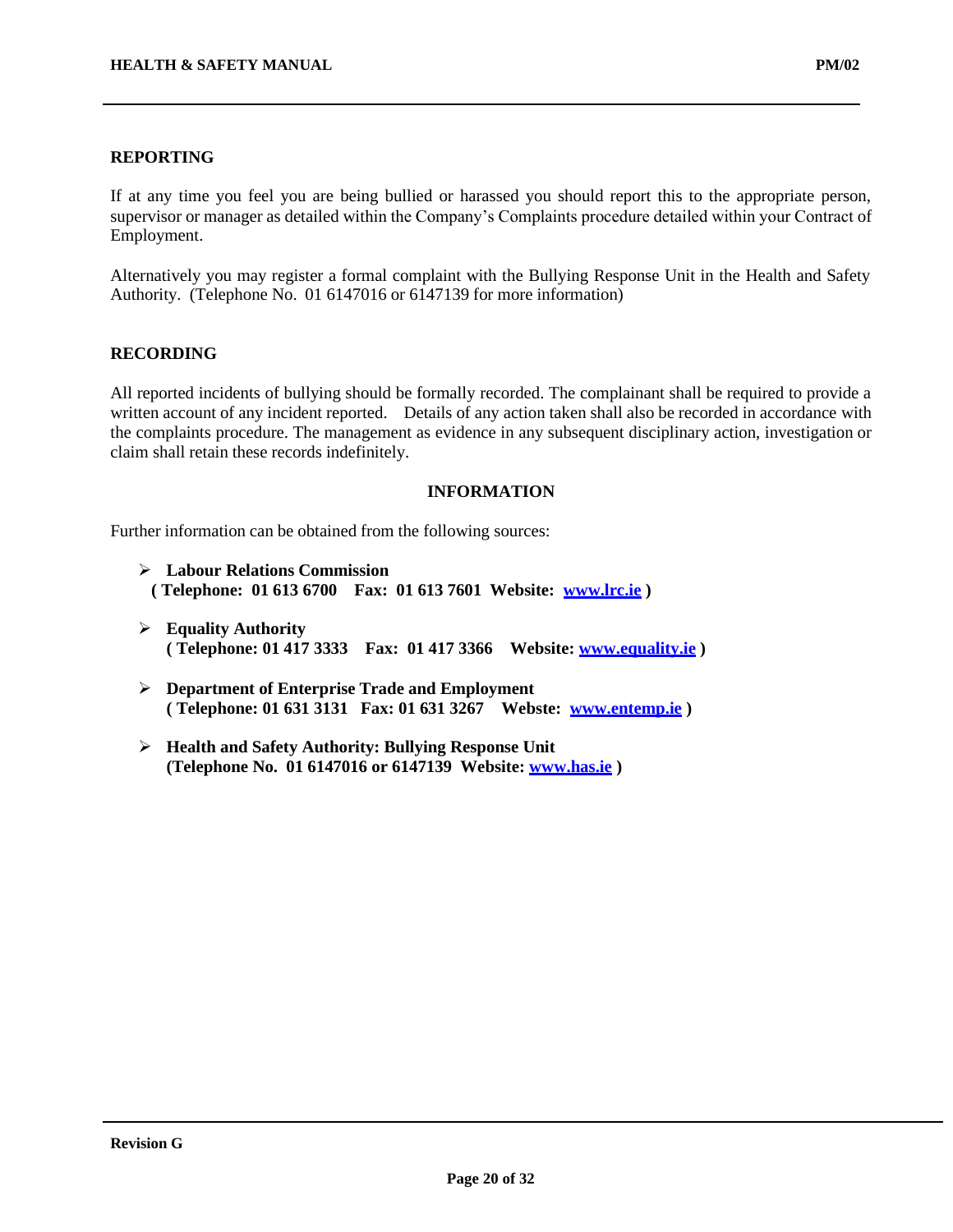## **INCIDENTS - RECORDING & INVESTIGATION**

#### **POLICY**

It is the policy within the Company to comply fully with the requirements regarding the notification of incidents and dangerous occurrences. The Company designates responsible persons with regard to all notification of incidents and dangerous occurrences to the Health and Safety Authority and the maintenance ofall such records.

Good practice indicates that all employers should maintain systems for:

- ♦ Prevention of accident and dangerous occurrences.
- ◆ Investigation of accidents and dangerous occurrences.
- ⧫ Analysis of types of incidents and dangerous occurrences and their underlying causes and trends within the organisation.
- ⧫ Reporting of specified incidents and dangerous occurrences to the enforcing authority.

Any incident / accident at work should be investigated to establish its cause, regardless of weather it involves and employee, a work-experience trainee, self-employed person or contractor working on the premises, a visitor, or member of the public.

#### **DEFINITIONS:**

#### **Incident**

An unexpected occurrence, which upsets a planned sequence of events or actions resulting in loss of production, damaged plant and equipment and/or injury to personnel.

#### **Dangerous occurrence**

An unplanned event, which is specifically identifiable, is reportable to the enforcing authority.

#### **Near miss**

Any unplanned event, which has the potential to result in an actual injury, or dangerous occurrence. This definition does not include actual dangerous occurrences that are to be reported to the enforcing authority.

#### **Reportable disease**

A work-related disease or condition from which an employee or self-employed person is suffering and which has been confirmed by a medical practitioner.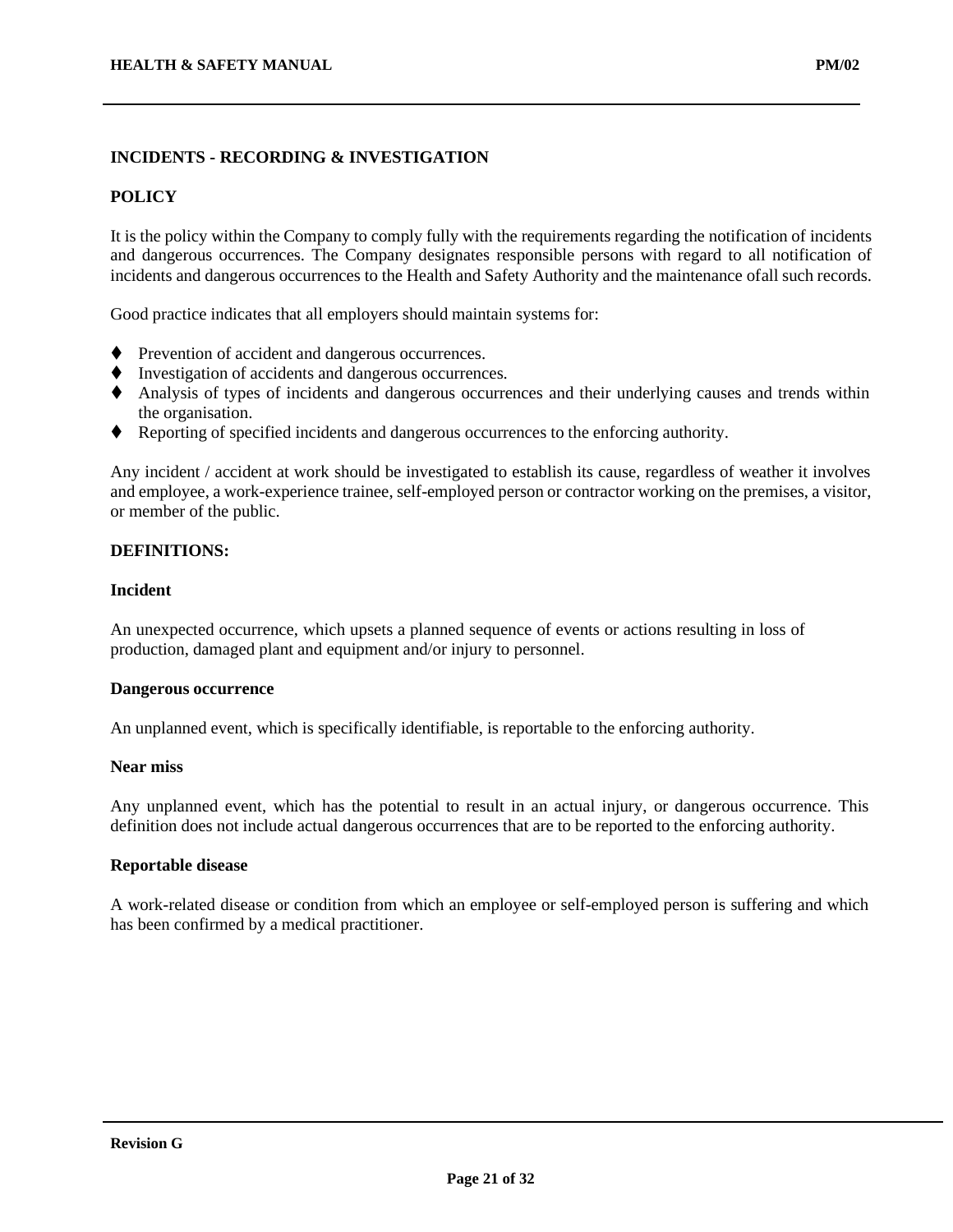The main causes of incidents are:

- ◆ Lack of supervision and control.
- ◆ Unsatisfactory system of work.
- ◆ Poor housekeeping or maintenance.
- ♦ Insufficient training.
- ♦ Breach of instruction.
- ♦ Poor design and layout of the workstation.
- Mechanical failure.

## **ACCIDENT REPORTING**

#### **Accident Book / Accident Report**

This is the first link in the chain of records required for accident investigation.

To be held in a place where all personnel have access to it. Within the Company this is located within the Upper Stores Office with the First Aider – **Piotr Lobodziec**

#### **It shall;**

- include all accidents, however minor.
- ♦ be monitored on a regular basis by responsible personnel.

#### **Co-operation by Employees**

All Employees, contractors and self-employed persons engaged in work on the premises must report all accident and dangerous occurrences to their Manager as soon as possible

#### **Recording and communicating result**

It is the duty of every employer to retain records of reportable accidents etc. Any information specifically referring to an accident must be held for at least three years. The enforcing authorities are also very keen that all records should be held in an easily retrievable fashion.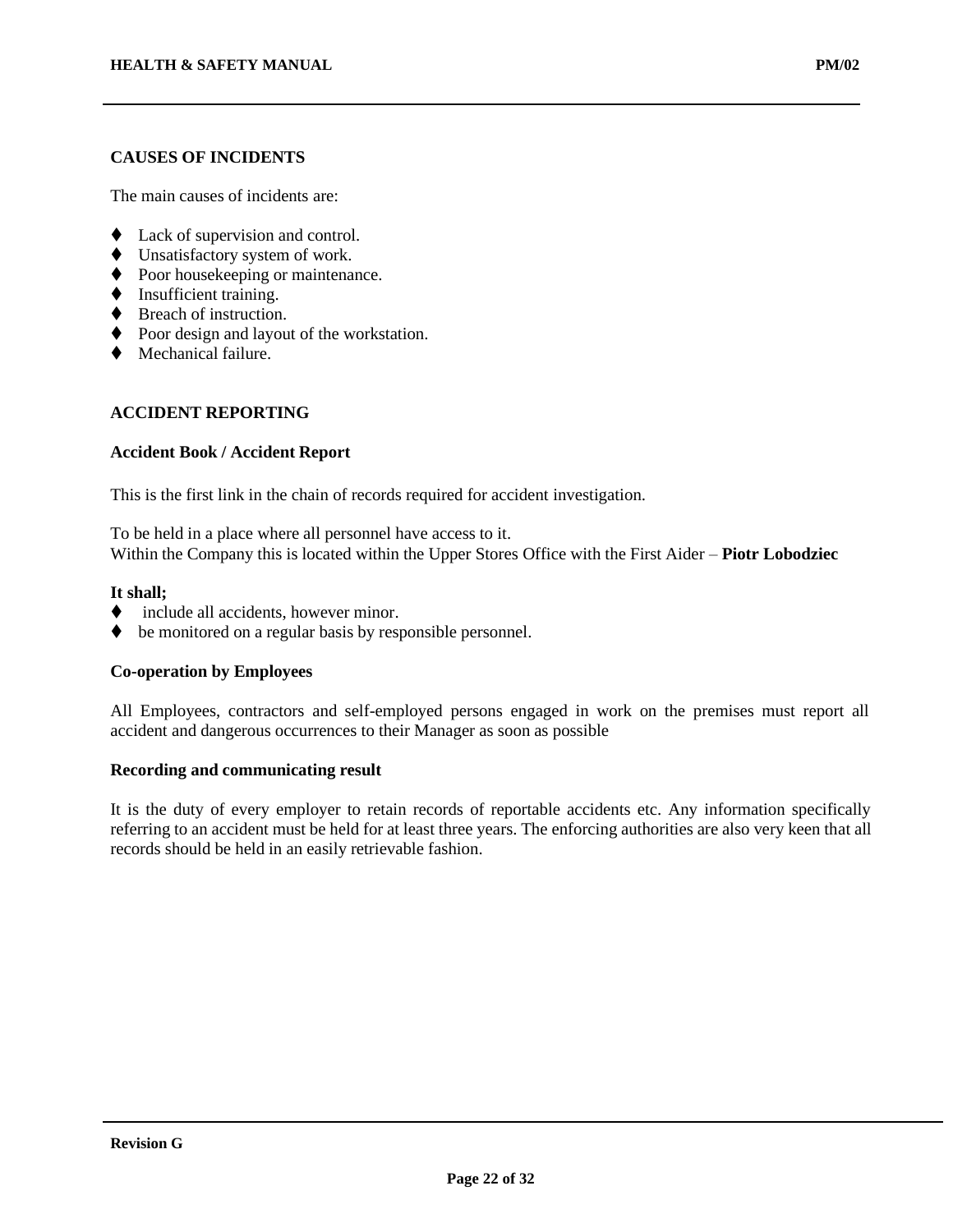Legislation now requires that incidents at work within the guidelines below, must be notified to the Health and Safety Authority on the approved forms. The details must include what occurred, how it occurred and the type of injury caused.

The Authority must be notified using the appropriate forms if;

- ⧫ A work accident causes the death of any employed or self-employed person.
- ⧫ A work accident that prevents and employed or self-employed person from working for more than three days.
- ⧫ Any accidents caused by any work activity that causes the death of, or requires medical treatment to, a person not at work e.g. a passer-by or visitor.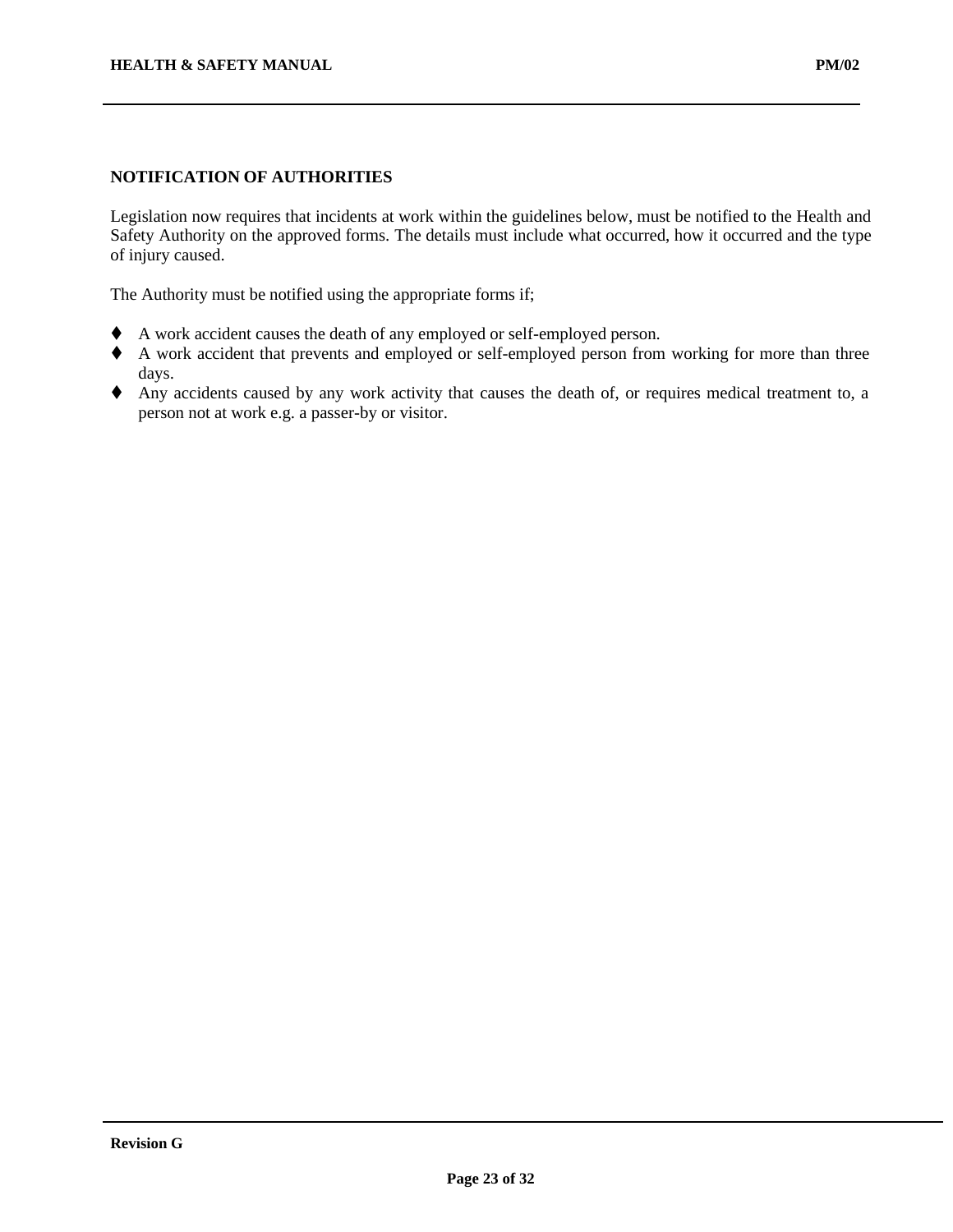### **POLICY**

It is the policy of the Company to comply fully with the conditions of SI No 44 of 1993 regarding first aid in the workplace. The management shall ensure that arrangements, facilities, equipment and trained personnel are readily available for the application of first aid as needed.

#### **FIRST-AID PROVISION**

The level of service provided shall be appropriate to the risks identified in the workplace. Additional assessments may, be needed for site activities. These assessments need not be recorded however, their availability would be useful to justify the levels of service provided in the event of any safety investigation.

#### **APPOINTED PERSON**

The SI No 44 gives clear guidelines on the recommended numbers of trained personnel that should be available within an organisation dependant upon the size of the organisation.

The appointed First Aid personnel within the Company are:

➢

➢

All 'First-Aiders' must be competent and hold valid certificates of training. The will enable the 'first-aider' to :

- $\triangleright$  Take safe, prompt and effective action when an emergency arises
- $\triangleright$  Administer cardio-pulmonary resuscitation quickly and efficiently
- ➢ Administer first aid to unconscious, wounded or bleeding casualties
- $\triangleright$  Keep factual records and provide written information to a doctor if required

A nominated person shall be in attendance at the workplace at all times, where employees are in the building.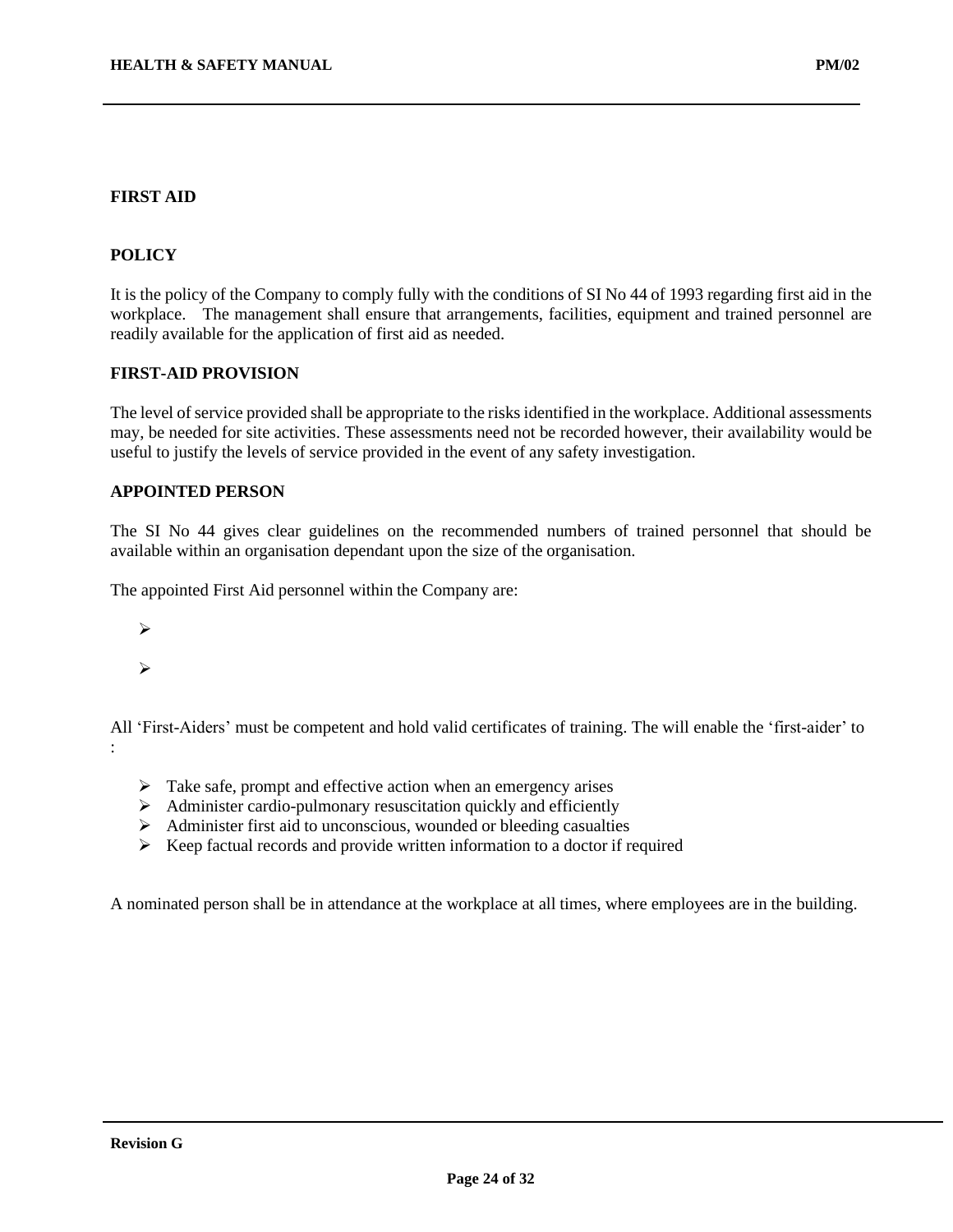## **INFECTION CONTROL**

It is recognised that there may be high levels of risk from infectious diseases when administering first aid (for example, Hepatitus B and HIV). Appointed 'first-aiders' should cover all exposed cuts/abrasions on their own bodies before treating any casualty.

Disposable plastic gloves and aprons should, be worn whenever blood or other body fluids are handled. All disposable items shall be disposed of in plastic bags. The work area shall be disinfected using bleach and soiled clothing washed on a hot cycle.

If any contact is made, with any person's body fluids, the area should be washed immediately and medical advice sought.

#### **FIRST-AID CONTAINER**

A first aid box is provided, and its location within the office and Field Engineers Vehicles.

The recommended contents shall include but is not limited to:

- $\triangleright$  Guidance on first aid; one copy
- $\triangleright$  Assorted sizes of individually wrapped sterile dressings (x 20)
- $\triangleright$  Sterile eye pads (x2)
- $\triangleright$  Individually wrapped triangular bandages (x2)
- $\triangleright$  Safety Pins (x6)
- $\triangleright$  Medium sized, individually wrapped un-medicated wound dressings (x6)
- $\triangleright$  Large sized, individually wrapped un-medicated wound dressings (x2)
- ➢ Disposable Gloves
- $\triangleright$  Moist cleaning wipes
- $\triangleright$  Scissors

Medication, for example pain-relievers shall not, be held in the first aid box and appointed persons shall not administer or supply such items if requested.

When used all items shall be replenished immediately.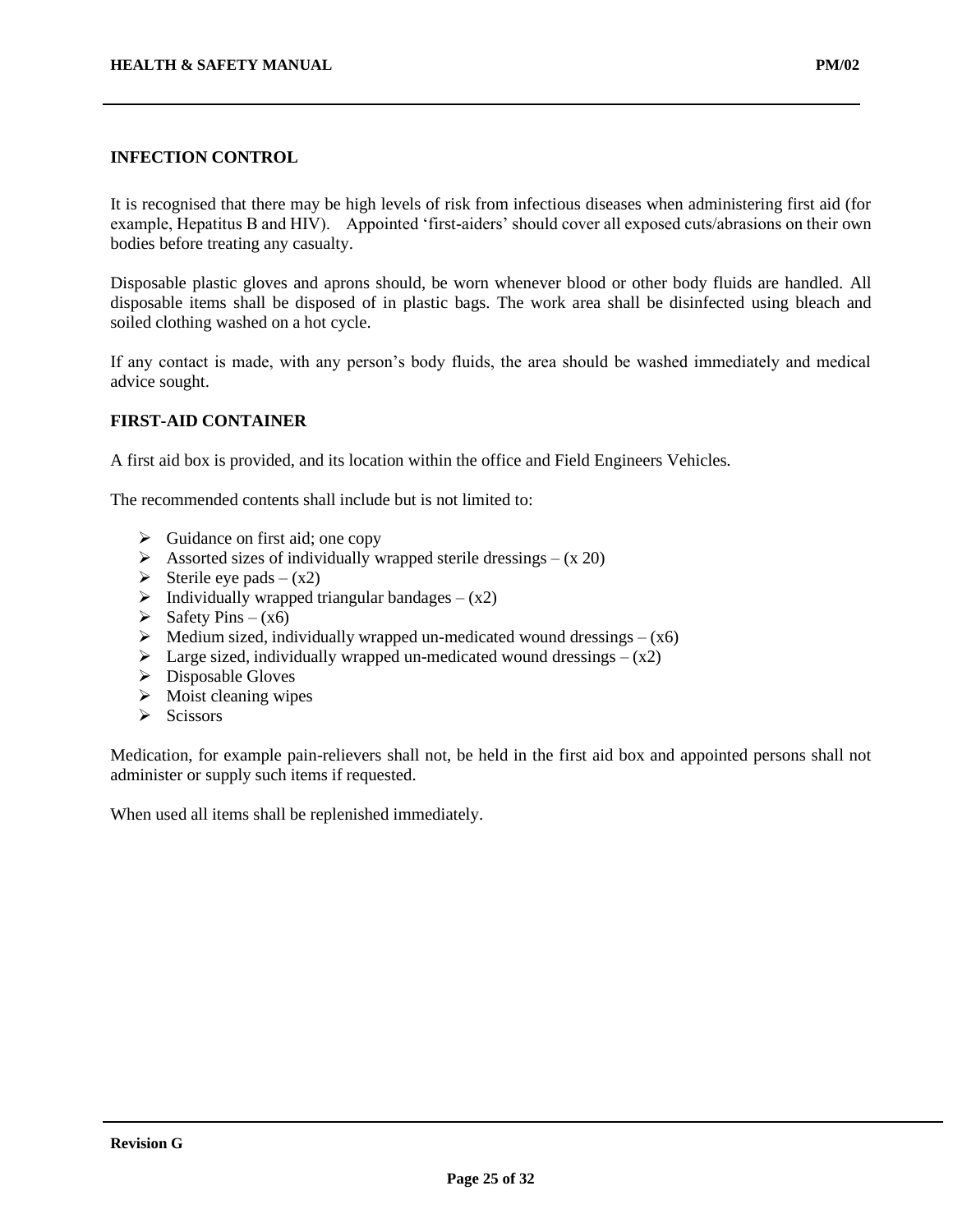Under normal circumstances, those administering 'First-Aid' are covered by employers' insurance policy if they are sued for negligence by someone they have tried to help. However, the employer has a vicarious liability for actions by their employees, and is therefore responsible for any claims of negligence and any claims, regardless whether they are insured or not. This only applies if the person administering the 'first-aid' was trained and competent and was acting in a responsible manner.

## **RECORDS**

Although not required, by law, it is good practice, to keep records of all incidents that require the administration of a 'first-aid'

## **INFORMATION FOR EMPLOYEES ON FIRST-AID**

The management of the Company shall ensure that all staff are suitably informed of the first-aid arrangements. These shall include but are not limited to:

- ➢ Who is trained and authorised within the Company to administer 'first-aid'
- ➢ How accidents should be reported and recorded
- $\triangleright$  Where first-aid containers are located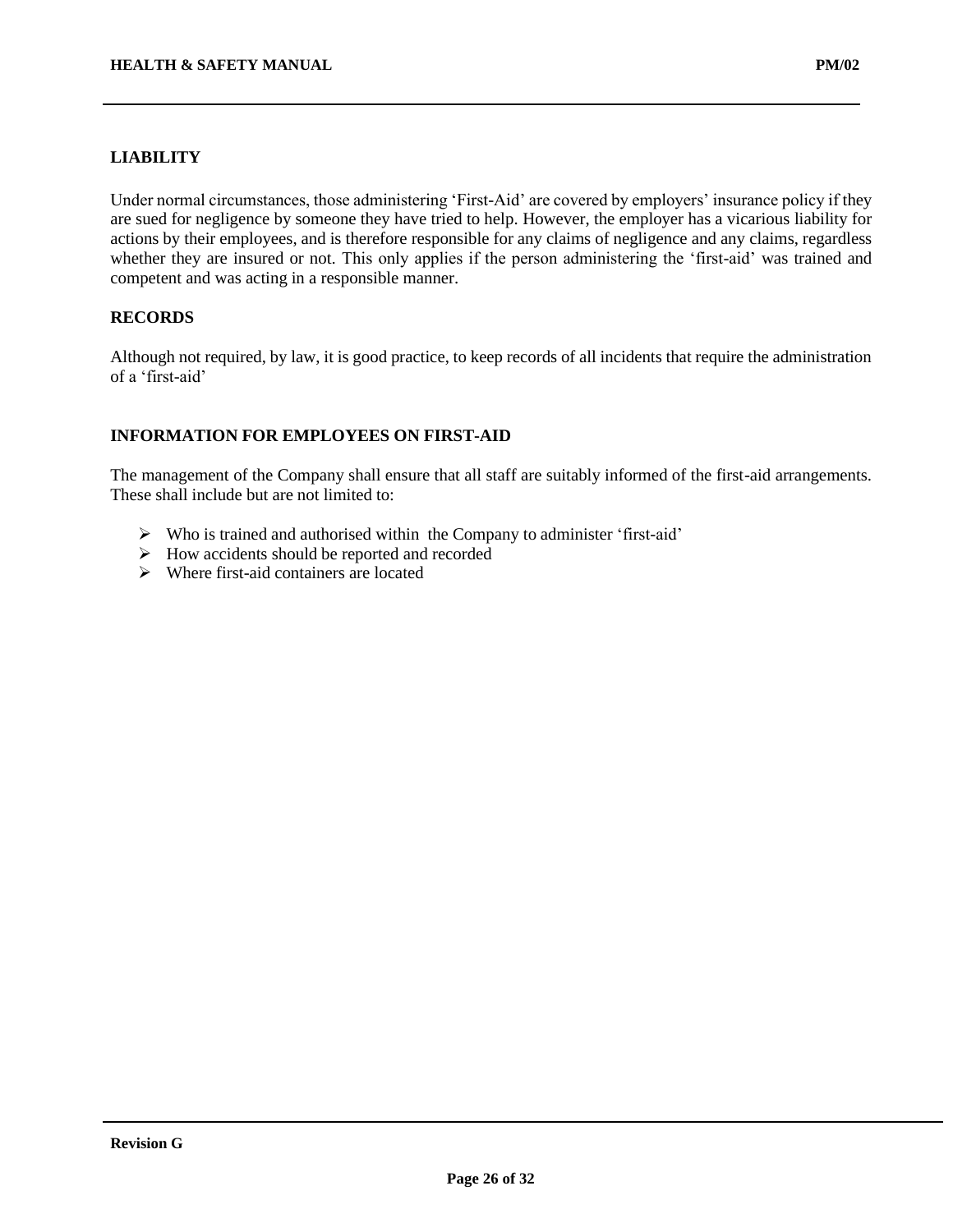## **DRUGS AND ALCOHOL MISUSE POLICY**

The abuse of drugs, prescribed drugs or proprietary medicines by employees is seen as a serious infringement of Company procedures. Such abuse seriously affects the performance of an individual in performing their work safely and effectively.

It is the Company Policy that any employee knowingly attending work whilst under the influence of the above drugs or working under the influence of alcohol may be summarily dismissed.

To this end the Company may operate random drug & alcohol screening for all employees. All employees are expected to comply with any request for this medical screening. This will be considered a formal condition of employment. Failure to attend as requested will be regarded, as failure and dismissal proceedings may be applied.

Any employee selected for screening that is on prescribed drugs or medicines at the time of screening and is concerned as to the outcome of such screening must notify the management at that time. The Company in liaison with the nominated Medical practitioner shall consider their case.

All employees shall sign as having read and understood this policy and of agreement to participating in the screening process.

## **ALL EMPLOYEES WILL BE REQUIRED TO SIGN THE FOLLOWING DECLARATION.**

I ……………………. …… shall comply fully with all aspects of the Drugs and Alcohol Misuse policy and shall readily attend any medical screening that is deemed necessary by the Company. I accept failure to attend screening when selected or failure to notify the Company of any prescribed drugs or proprietary medications being taken at that time may result in summary dismissal in accordance with Company dismissal procedures.

Signed: ……………………………

Date:………………………….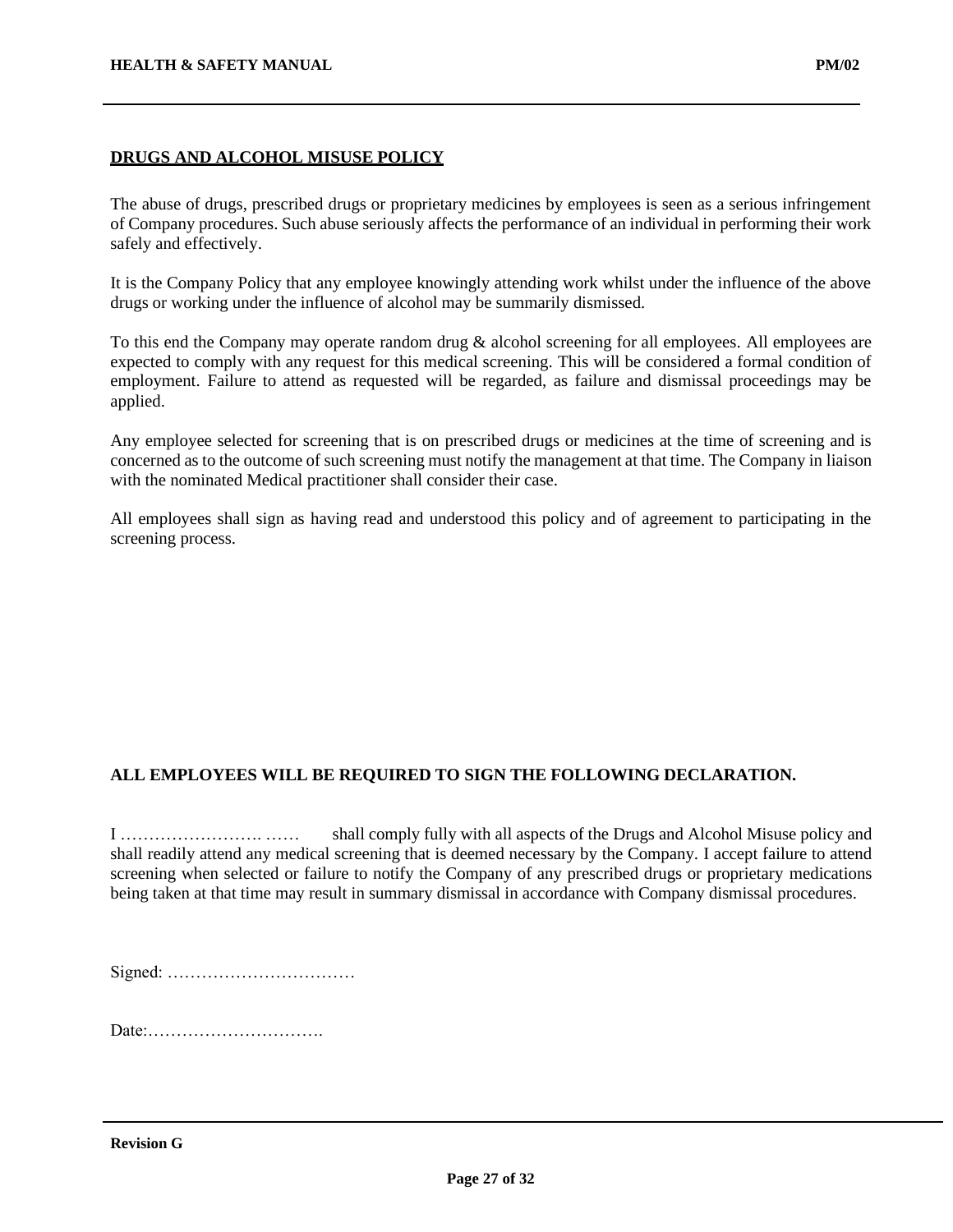### **SCREENING FOR ALCOHOL AND ILLEGAL DRUGS**

Workplace screening is now part of the Company's overall health and safety policy and is the process whereby persons provide a specimen analysis with the specific aim of determining whether any substance is present in their body. The screening policy will aim to detect whether any person has taken alcohol or certain specified drugs. Workplace screening MAY occur in the following occasions:

 $\triangleright$  Pre employment testing

All potential employees, before being issued with a contract of employment, may be required to undertake an alcohol and drugs test, and provide a negative result.

- ➢ Testing during employment will be conducted in the following circumstances:
	- a. Accidents and incidents

Where an employee is involved in any accident at work resulting in harm to him / her or to others, or damage to property.

- b. Behaviour Where a scheme co-ordinator or supervisor has reasonable grounds to believe that the use of alcohol or drugs may be affecting an employee's behaviour. Reasonable grounds will be deemed to exist but are not limited to the following examples:
	- i. Where an employee during working hours is observed to be mentally or physically impaired and is deemed to be unable to perform work in an unsafe or productive manner.
	- ii. Where an employee is involved in a fight, using threatening behaviour or language or is asleep on the job
	- iii. Where an employee's manager has reason to believe alcohol or drug misuse may be responsible for unsatisfactory work performance or attendance.
	- iv. Where evidence of alcohol or illegal drugs is detected on Company premises.

Any employee who is required to submit to the screening process for any of the above reasons may be suspended until management confirms the outcome of the results.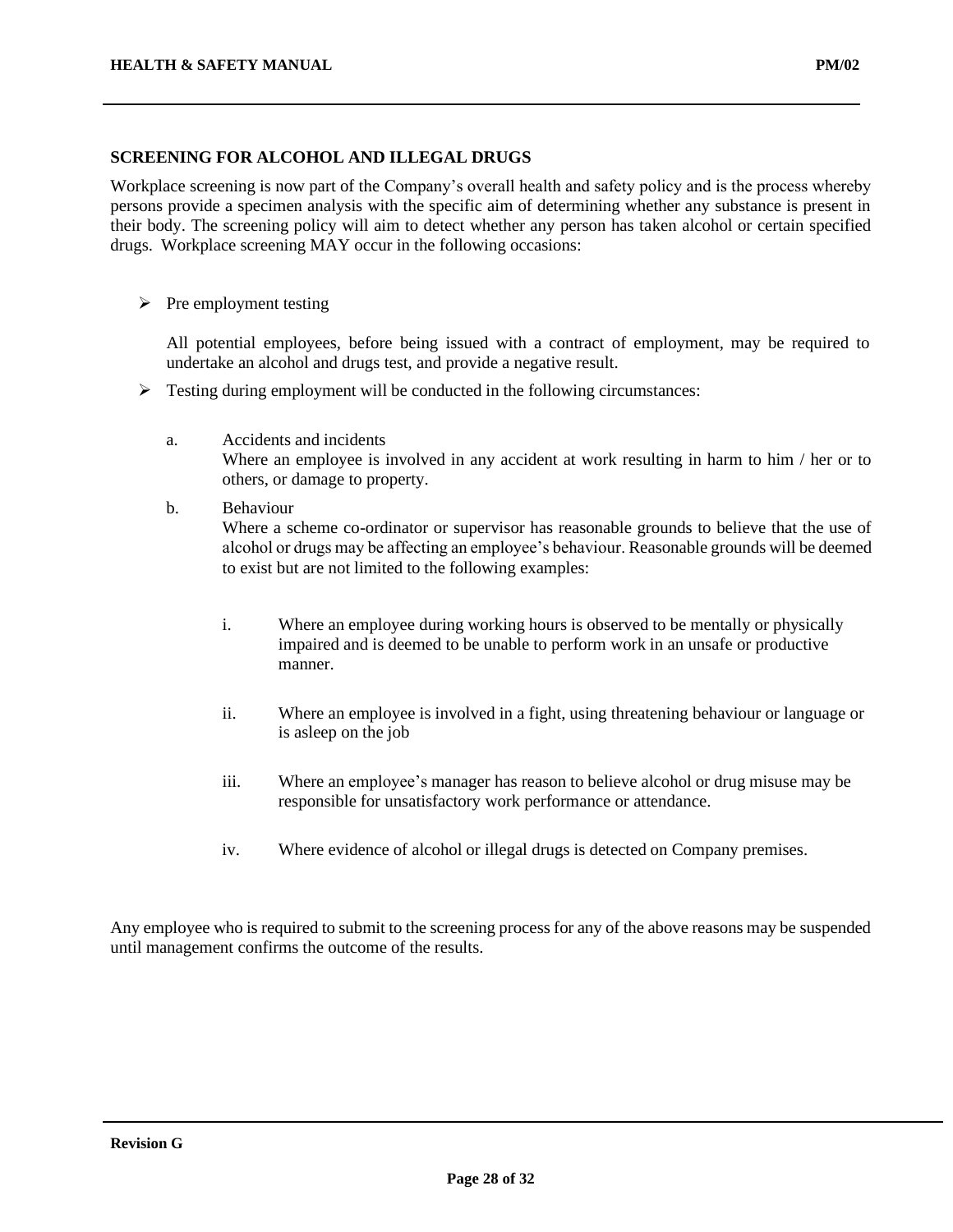## **THE SCREENING PROCESS**

Screening will follow recognised protocols. Breathalyser testing, for alcohol may, be completed by nominated staff as necessary. A nominated medical practitioner will undertake further screening when deemed appropriate. The individual will be asked, to sign as accepting the results and that testing was completed to their satisfaction and in line with recognised procedures.

The individual may request a second test to be carried out, if the first test proves positive.

During the test the individual will be given an opportunity to declare any drugs or medication that he/she may have taken in the days prior to the test.

Where an employee is reluctant to undertake a medical screen he/she will be counselled by the scheme coordinator as to the consequences of such action. The employee will be given a short period of time to consider his/her position before being formally warned about their continued refusal.

Where, following a warning, the employee withholds their consent to undertake a medical screen deemed necessary under this policy, such refusal will lead to action under the Company's Disciplinary Procedures that may result in dismissal.

## **CONSEQUENCES OF TESTING POSITIVE**

In the event of an employee being, assessed as capable for work, he/she will, be subjected to close supervision in order to ensure the safety of themselves and of others.

A further test shall, be completed within after a 24 hr period.

Approximately one month later, a further test will, be conducted. If this also proves positive, the employee be subject to further disciplinary action and will, be suspended without pay until a negative result is, obtained. Only at this time shall the Company consider the return or dismissal of the individual concerned.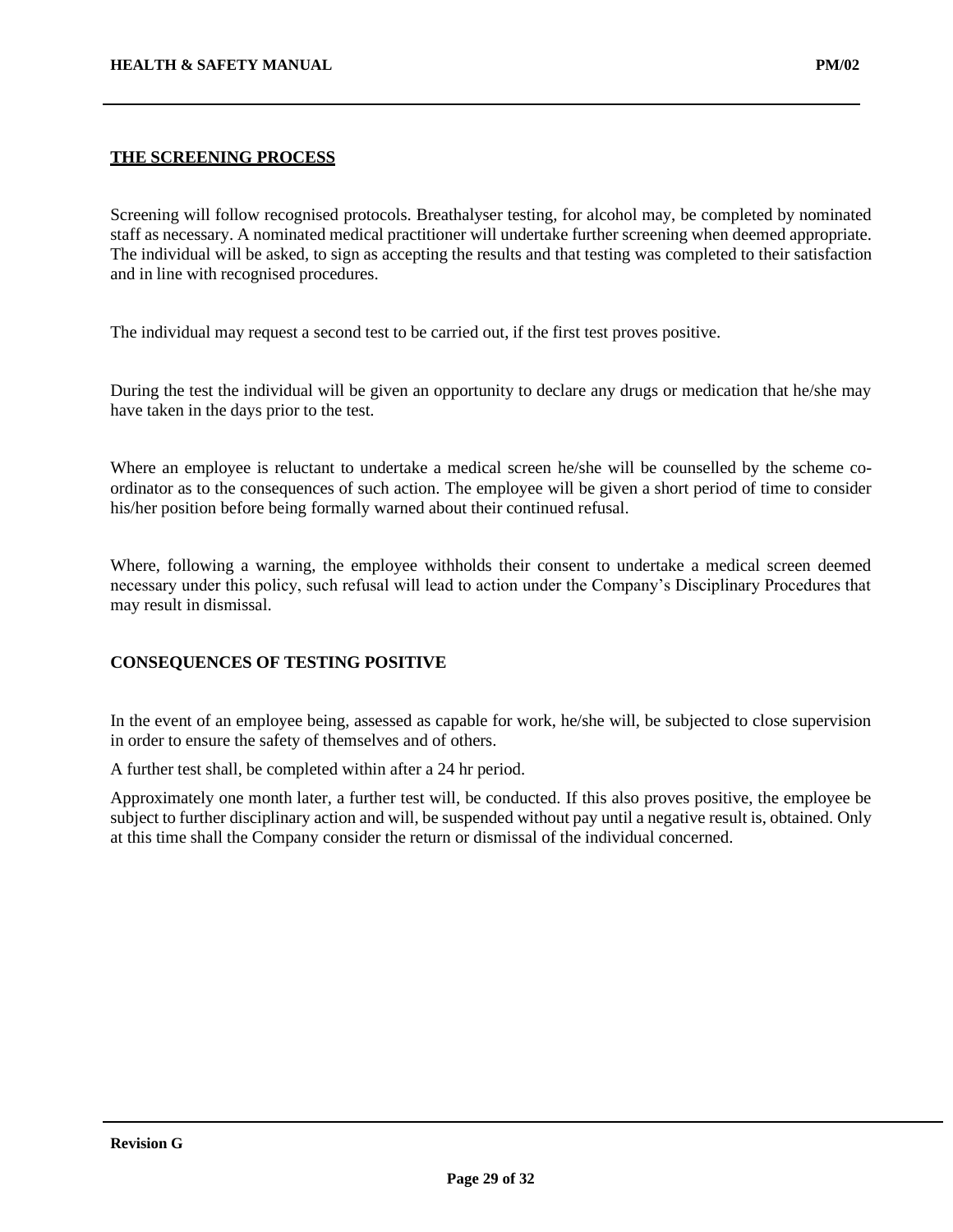## **CHEMICAL & MATERIALS HAZARD DATA SHEETS**

A file of Chemical Materials and associated Hazard Data sheets, shall be assembled by requesting the information from suppliers. Some data sheets may, be enclosed within the packaging.

The Materials Hazard Data Sheet for a specific material should, be shown to the user at point of issue so that he/she is aware of the dangers associated with using that material (e.g. glue, resin, paint, etc.). The Material Data Sheets shall, be kept accessible for emergency purposes, as they a very beneficial for early treatment knowledge and provision to emergency personnel in Hospitals.

The Materials Hazard Data Sheet usually indicates:

- (a) Physical Data.
- (b) Hazardous Ingredients.
- (c) Fire and Explosion Hazard Data.
- (d) Reactivity Data.
- (e) Spill or Leak Procedures.
- (f) Health Hazard Data.
- (g) Special Protection Information.
- (h) Special Precautions Handling/Storage/Labelling.

## **VISUAL DISPLAY UNITS**

Company recognises the hazards and risk associated with continuous use of Visual Display Units. Routine assessment and training for employees shall take place. Equipments shall be purchased that reduce the overall risks to employees. Ergonomics within the workstation shall be assessed and appropriate action taken in liaison with the user.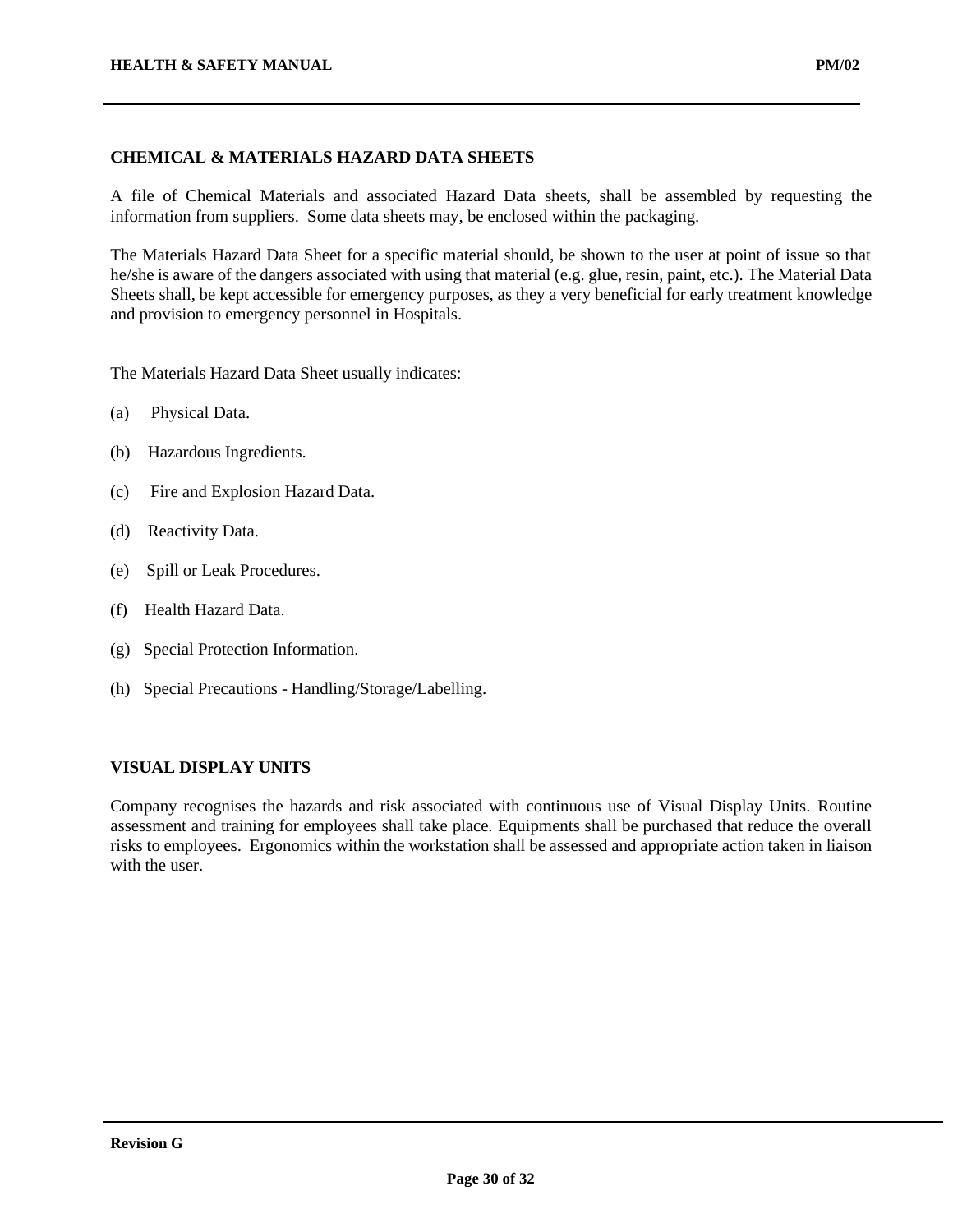## **PART 6**

## **TRAINING**

#### **INDUCTION**

The Company recognises that all new employees need induction training that covers safety and other work related topics.

Workers are prepared and trained for their working environment through the following training given by the Manager/ Supervisor.

- (a) Given an understanding of the Safety Statement and their responsibilities under it.
- (b) Notified of the risks involved in their own job and in the factory in general together with the precautions necessary to prevent accidents.
- (c) Made aware of their responsibilities as employees to ensure their own safety and the safety of those affected by their activities under the Safety, Health & Welfare at Work Act 2005
- (d) Issued with personal protective equipment and made clear that it must be worn/used as and when directed.
- (e) Made aware of all company rules, safety, housekeeping, working attire, breaches of discipline, use of company property, timekeeping, absenteeism, reporting illness, smoking etc.
- (f) Introduction to fellow workers.
- (g) Given a tour of the working area, cautioned on any hazards that exist and have all welfare facilities pointed out.
- (h) Made aware of First-Aid facilities, location and person trained in First Aid.

Induction is tailored to the needs of the individual by the Supervisor, with care taken so that too much is not given too soon. Proper induction will minimise the anxiety of starting a new job, provide confidence and motivation and plays an important part in accident prevention. A record of all induction's are kept in the Safety Training Record.